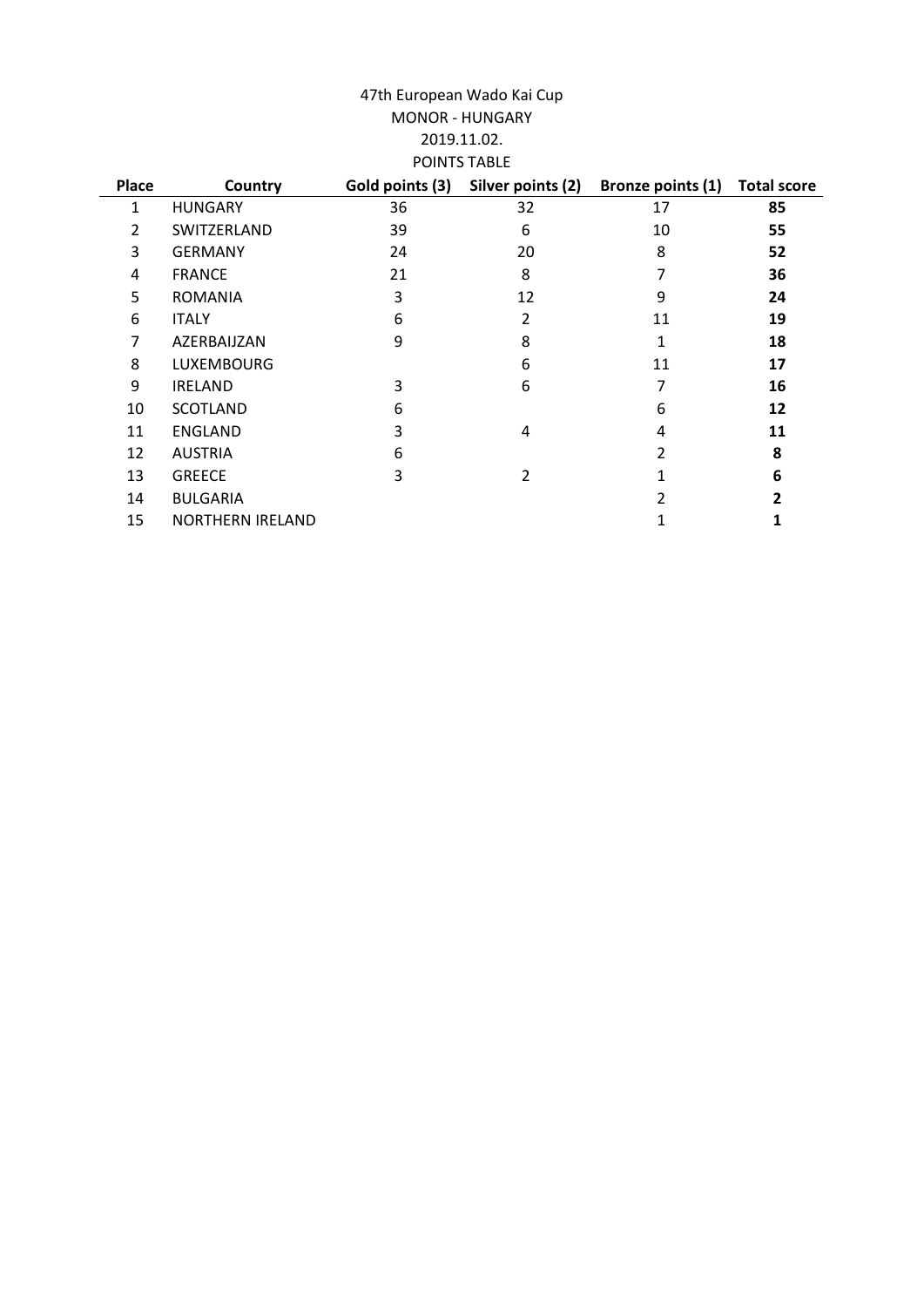| 47th European Wado Kai Cup<br><b>MONOR - HUNGARY</b><br>2019.11.02. |                         |                    |                |                |   |                   |
|---------------------------------------------------------------------|-------------------------|--------------------|----------------|----------------|---|-------------------|
|                                                                     |                         | <b>MEDAL TABLE</b> |                |                |   |                   |
| <b>Place</b>                                                        |                         | Gold               | <b>Silver</b>  | <b>Bronze</b>  |   |                   |
|                                                                     | Country                 |                    |                |                |   | 4. place 5. place |
| $\mathbf{1}$                                                        | SWITZERLAND             | 13                 | 3              | 10             |   | 3                 |
| 2                                                                   | <b>HUNGARY</b>          | 12                 | 16             | 17             |   | 24                |
| 3                                                                   | <b>GERMANY</b>          | 8                  | 10             | 8              |   | 4                 |
| 4                                                                   | <b>FRANCE</b>           | 7                  | 4              | 7              |   | 3                 |
| 5                                                                   | AZERBAIJZAN             | 3                  | 4              | 1              |   |                   |
| 6                                                                   | <b>ITALY</b>            | $\overline{2}$     | 1              | 11             |   | 12                |
| 7                                                                   | <b>SCOTLAND</b>         | 2                  |                | 6              |   | 12                |
| 8                                                                   | <b>AUSTRIA</b>          | $\overline{2}$     |                | $\overline{2}$ |   | $\overline{2}$    |
| 9                                                                   | <b>ROMANIA</b>          | $\mathbf{1}$       | 6              | 9              |   | 3                 |
| 10                                                                  | <b>IRELAND</b>          | 1                  | 3              | 7              |   | 3                 |
| 11                                                                  | <b>ENGLAND</b>          | 1                  | $\overline{2}$ | 4              |   | 3                 |
| 12                                                                  | <b>GREECE</b>           | 1                  | 1              | 1              | 1 | 3                 |
| 13                                                                  | <b>LUXEMBOURG</b>       |                    | 3              | 11             |   | 6                 |
| 14                                                                  | <b>BULGARIA</b>         |                    |                | $\overline{2}$ |   | 1                 |
| 15                                                                  | <b>NORTHERN IRELAND</b> |                    |                | 1              |   |                   |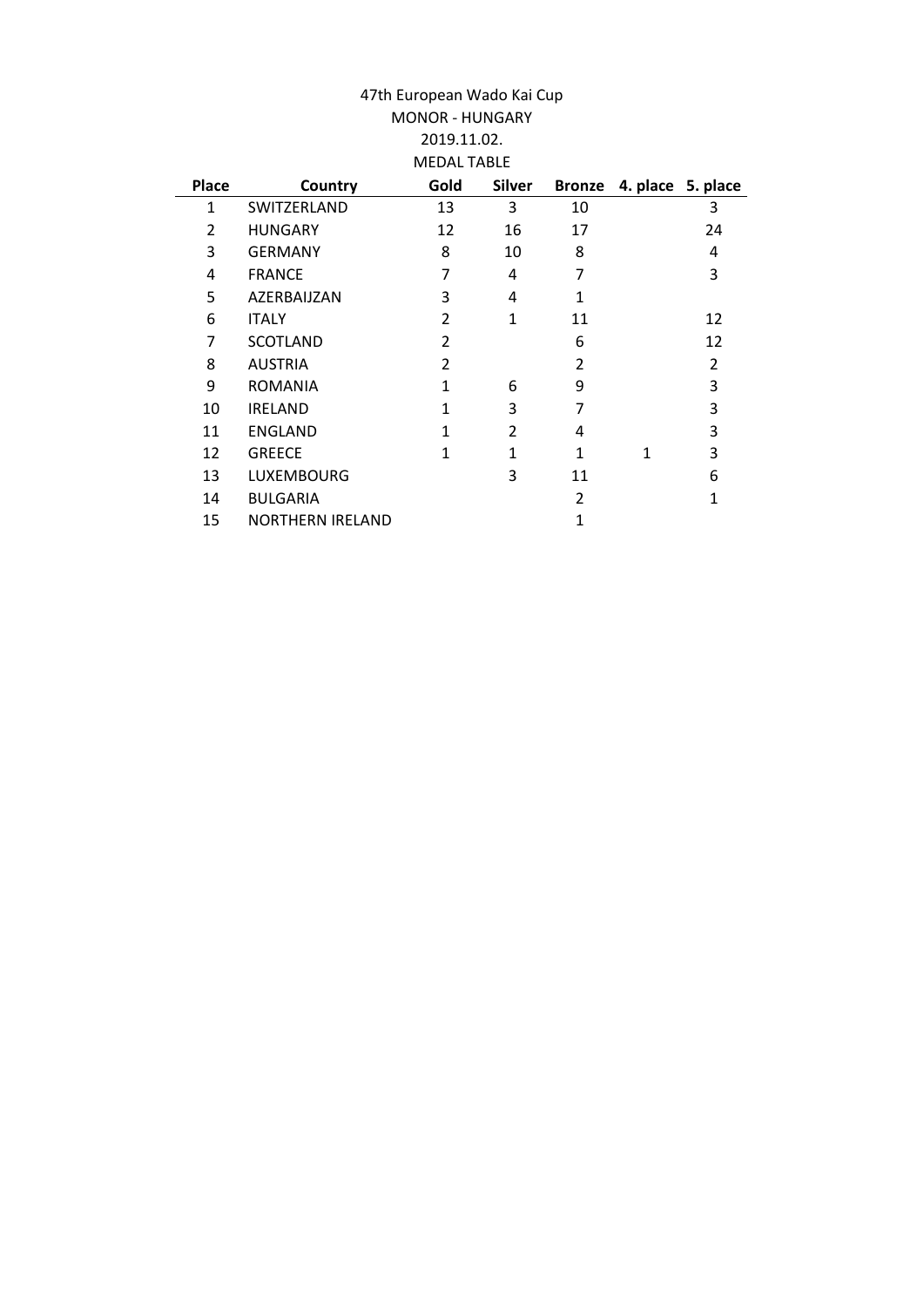| Country         | <b>Name</b>                   | COUNNI PLACEIVIENI<br>Place | Catgory                         | Competitor     |
|-----------------|-------------------------------|-----------------------------|---------------------------------|----------------|
|                 |                               |                             |                                 |                |
| <b>AUSTRIA</b>  | (AUT) Amila Gojak             | 5                           | Kumite female 18+ years -61kg   | 8              |
| <b>AUSTRIA</b>  | (AUT) Funda Celo              | $\mathbf{1}$                | Kata female 18+ years           | 19             |
| <b>AUSTRIA</b>  | (AUT) Funda Celo              | $\mathbf{1}$                | Kata female 16-17 years         | $\overline{7}$ |
| <b>AUSTRIA</b>  | (AUT) Isra Celo               | 3                           | Kata female 14-15 years         | 16             |
| <b>AUSTRIA</b>  | (AUT) Philipp Vidovic         | 5                           | Kumite male 18+ years -75kg     | 10             |
| <b>AUSTRIA</b>  | (AUT) Sima Celo               | 3                           | Kata female 11-13 years         | 13             |
| AZERBAIJZAN     | (AZE) Abasov Rasul            | $\overline{2}$              | Kumite male 14-15 years -57kg   | $\overline{7}$ |
| AZERBAIJZAN     | (AZE) Aghayev Farid           | $\mathbf{1}$                | Kumite male 16-17 years -76kg   | $\overline{7}$ |
| AZERBAIJZAN     | (AZE) Aliyev Nuri             | $\overline{2}$              | Kumite male 18-20 years -68kg   | $\overline{7}$ |
| AZERBAIJZAN     | (AZE) Babayev Kanan           | 3                           | Kumite male 16-17 years -68kg   | 11             |
| AZERBAIJZAN     | (AZE) Dadashov Abbas          | $\overline{2}$              | Kumite male 16-17 years -68kg   | 11             |
| AZERBAIJZAN     | (AZE) Guliyev Adil            | $\overline{2}$              | Kumite male 16-17 years -76kg   | $\overline{7}$ |
| AZERBAIJZAN     | (AZE) Mammadov Musa           | $\mathbf{1}$                | Kumite male 14-15 years -63kg   | 5              |
| AZERBAIJZAN     | AZERBAIJAN                    | $\mathbf{1}$                | Kumite TEAM male 18- years      | 7              |
| <b>BULGARIA</b> | (BUL) Nikolai Kostov          | 5                           | Kata male 11-13 years           | 13             |
| <b>BULGARIA</b> | (BUL) Tunjai Tasim            | 3                           | Kata male 11-13 years           | 13             |
| <b>BULGARIA</b> | (BUL) Tunjai Tasim            | 3                           | Kumite male 11-13 years +50kg   | 6              |
| <b>ENGLAND</b>  | (ENG) Amelia Beet             | 5                           | Kata female 14-15 years         | 16             |
| ENGLAND         | (ENG) Becky Pink              | 3                           | Kata female 16-17 years         | $\overline{7}$ |
| ENGLAND         | (ENG) Becky Pink              | 5                           | Kata female 18+ years           | 19             |
| <b>ENGLAND</b>  | (ENG) Mitchell Bradley        | 3                           | Kata male 18-20 years           | $\overline{7}$ |
| ENGLAND         | (ENG) Mitchell Bradley        | 5                           | Kumite male 18-20 years -68kg   | $\overline{7}$ |
| ENGLAND         | (ENG) Nathan Kay              | $\overline{2}$              | Kumite male 14-15 years -52kg   | $\overline{7}$ |
| ENGLAND         | (ENG) Nathan Kay              | $\overline{2}$              | Kata male 14-15 years           | 12             |
| <b>ENGLAND</b>  | (ENG) Samuel Bowerman         | 3                           | Kata male 14-15 years           | 12             |
| <b>ENGLAND</b>  | ENGLAND                       | 1                           | Kata TEAM female 18+ years      | 3              |
| ENGLAND         | <b>ENGLAND</b>                | 3                           | Kata TEAM male 14-15 years      | 4              |
| <b>FRANCE</b>   | (FRA) BAGAYOKO Adama          | $\mathbf{1}$                | Kumite male 18+ years +84kg     | 8              |
| <b>FRANCE</b>   | (FRA) Balendrakumar Anjanan   | 2                           | Kumite male 18+ years -60kg     | 4              |
| <b>FRANCE</b>   | (FRA) Balendrakumar Anjanan   | 3                           | Kumite male 18-20 years -68kg   | 7              |
| <b>FRANCE</b>   | (FRA) Balendrakumar Anujan    | 1                           | Kumite male 18+ years -60kg     | 4              |
| <b>FRANCE</b>   | (FRA) COLOMBAT Candice        | 3                           | Kumite female 18-20 years -60kg | 7              |
| <b>FRANCE</b>   | (FRA) COLOMBAT Candice        | 3                           | Kumite female 18+ years -61kg   | 8              |
| <b>FRANCE</b>   | (FRA) DELISLE Nolwenn         | 3                           | Kata female 36+ years           | 6              |
| <b>FRANCE</b>   | (FRA) DUCHEMIN Maëlle         | 2                           | Kata female 14-15 years         | 16             |
| <b>FRANCE</b>   | (FRA) HOCH Romain             | 1                           | Kumite male 18+ years -75kg     | 10             |
| <b>FRANCE</b>   | (FRA) IHADJADENE Ilyes        | 1                           | Kumite male 18+ years -67kg     | 8              |
| <b>FRANCE</b>   | (FRA) JUVET Nathan            | 1                           | Kumite male 18-20 years +78kg   | 9              |
| <b>FRANCE</b>   | (FRA) LY Moussa               | 1                           | Kumite male 18+ years -84kg     | $\overline{7}$ |
| <b>FRANCE</b>   | (FRA) MARIA André             | 5                           | Kata male 36+ years             | 10             |
| <b>FRANCE</b>   | (FRA) MARTIN Lucie            | 3                           | Kumite female 18-20 years +60kg | 6              |
| <b>FRANCE</b>   | (FRA) MARTIN Lucie            | 5                           | Kumite female 18+ years +68kg   | 8              |
| <b>FRANCE</b>   | (FRA) Nguyen Thanh Nhan Alain | 2                           | Kata male 36+ years             | 10             |
| <b>FRANCE</b>   | (FRA) OUISSA Iliess           | $\overline{2}$              | Kumite male 18+ years -67kg     | 8              |
| <b>FRANCE</b>   | (FRA) PETIT Corinne           | 5                           | Kata female 36+ years           | 6              |
| <b>FRANCE</b>   | (FRA) RENAUD Angy             | 3                           | Kumite male 16-17 years -76kg   | $\overline{7}$ |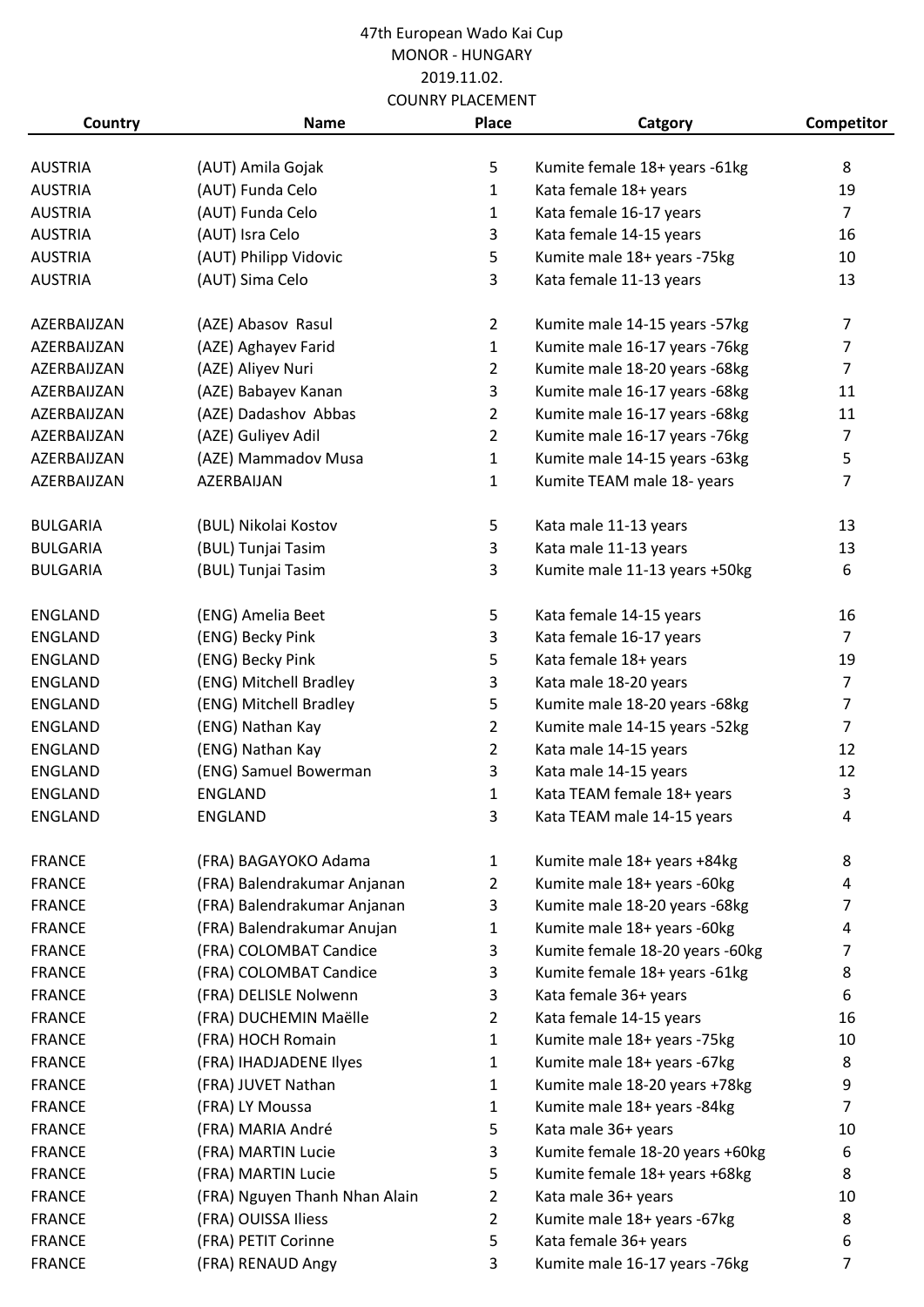| Country        | <b>Name</b>                   | Place          | Catgory                         | <b>Competitor</b> |
|----------------|-------------------------------|----------------|---------------------------------|-------------------|
| <b>FRANCE</b>  | (FRA) STEILER Pierre          | 3              | Kumite male 18+ years +84kg     | 8                 |
| <b>FRANCE</b>  | <b>FRANCE</b>                 | $\mathbf{1}$   | Kumite TEAM male 18+ years #    | 4                 |
| <b>GERMANY</b> | (GER) Ahn Ngyuen Gnoc         | 3              | Kata female 18-20 years         | 8                 |
|                |                               | $\overline{2}$ |                                 |                   |
| <b>GERMANY</b> | (GER) Ahn Ngyuen Gnoc         |                | Kata female 18+ years           | 19                |
| <b>GERMANY</b> | (GER) Anna-Lena Krakau        | 3              | Kumite female 16-17 years +59kg | $\overline{7}$    |
| <b>GERMANY</b> | (GER) Anton Kolb              | 5              | Kumite male 16-17 years -68kg   | 11                |
| <b>GERMANY</b> | (GER) Boris Mahn              | 3              | Kata male 36+ years             | 10                |
| <b>GERMANY</b> | (GER) Charlie Hölker          | 5              | Kata male 18+ years             | 22                |
| <b>GERMANY</b> | (GER) Charlie Hölker          | 3              | Kata male 18-20 years           | $\overline{7}$    |
| <b>GERMANY</b> | (GER) Florian Misera          | 5              | Kumite male 18+ years -84kg     | $\overline{7}$    |
| <b>GERMANY</b> | (GER) Gina-Marie Mauer        | $\overline{2}$ | Kumite female 18+ years -61kg   | 8                 |
| <b>GERMANY</b> | (GER) Gina-Marie Mauer        | $\overline{2}$ | Kumite female 18-20 years -60kg | $\overline{7}$    |
| <b>GERMANY</b> | (GER) Hannah Langhammer       | 3              | Kumite female 11-13 years +50kg | 10                |
| <b>GERMANY</b> | (GER) Jacqueline Meinert      | $\mathbf{1}$   | Kumite female 11-13 years -40kg | 5                 |
| <b>GERMANY</b> | (GER) Jasmin Leiner           | $\mathbf{1}$   | Kumite female 16-17 years +59kg | 7                 |
| <b>GERMANY</b> | (GER) Luca Thierbach          | $\overline{2}$ | Kumite male 11-13 years -40kg   | 8                 |
| <b>GERMANY</b> | (GER) Marvin Mauer            | $\overline{2}$ | Kumite male 18+ years +84kg     | 8                 |
| <b>GERMANY</b> | (GER) Nam Mai                 | $\mathbf{1}$   | Kumite male 14-15 years -57kg   | 7                 |
| <b>GERMANY</b> | (GER) Narvik Stamer           | $\mathbf{1}$   | Kumite male 14-15 years -52kg   | 7                 |
| <b>GERMANY</b> | (GER) Nele Mielke             | 1              | Kumite female 18+ years +68kg   | 8                 |
| <b>GERMANY</b> | (GER) Pascal Deutsch          | $\mathbf{1}$   | Kumite male 14-15 years +63kg   | 9                 |
| <b>GERMANY</b> | (GER) Pauline Sattler         | $\mathbf{1}$   | Kumite female 16-17 years -53kg | 4                 |
| <b>GERMANY</b> | (GER) Robin Jolitz            | 3              | Kumite male 18+ years -75kg     | 10                |
| <b>GERMANY</b> | (GER) Sebastian Weidelt       | 5              | Kumite male 16-17 years -68kg   | 11                |
| <b>GERMANY</b> | (GER) Selina Stamer           | $\overline{2}$ | Kumite female 18-20 years +60kg | 6                 |
| <b>GERMANY</b> | (GER) Selina Stamer           | $\overline{2}$ | Kumite female 18+ years +68kg   | 8                 |
| <b>GERMANY</b> | (GER) Sophie Schumacher       | 3              | Kata female 18-20 years         | 8                 |
| <b>GERMANY</b> | (GER) Vanessa Lorenz          | $\overline{2}$ | Kumite female 11-13 years -50kg | 8                 |
| <b>GERMANY</b> | <b>GERMANY</b>                | $\overline{2}$ | Kumite TEAM male 18- years      | $\overline{7}$    |
| <b>GERMANY</b> | <b>GERMANY</b>                | 2              | Kumite TEAM female 18+ years    | 5                 |
| <b>GERMANY</b> | <b>GERMANY</b>                | 3              | Kata TEAM male 18+ years        | 5                 |
| <b>GERMANY</b> | <b>GERMANY</b>                | 1              | Kumite TEAM female 18- years    | 3                 |
| <b>GREECE</b>  | (GRE) Argyro Skarli           | 5              | Kata female 36+ years           | 6                 |
| <b>GREECE</b>  | (GRE) Dimitrios Fragkoulidis  | 5              | Kumite male 14-15 years -52kg   | 7                 |
| <b>GREECE</b>  | (GRE) Diogenis Kypselidis     | 4              | Kumite male 18+ years -60kg     | 4                 |
| <b>GREECE</b>  | (GRE) Eleftheria Markakou     | 1              | Kumite female 14-15 years -54kg | 13                |
| <b>GREECE</b>  | (GRE) Leonidas Ntintempasvili | 3              | Kumite male 11-13 years -40kg   | 8                 |
| <b>GREECE</b>  | (GRE) Marianna Pavlaki        | 5              | Kumite female 14-15 years +54kg | 10                |
| <b>GREECE</b>  | <b>GREECE</b>                 | 2              | Kumite TEAM female 18- years    | 3                 |
| <b>HUNGARY</b> | (HUN) Balogh Eszter           | 3              | Kata female 16-17 years         | $\overline{7}$    |
| <b>HUNGARY</b> | (HUN) Barabás Viktor          | $\overline{2}$ | Kumite male 11-13 years -50kg   | 12                |
| <b>HUNGARY</b> | (HUN) Barabás Viktor          | $\mathbf{1}$   | Kata male 11-13 years           | 13                |
| <b>HUNGARY</b> | (HUN) Bereczki Roland         | 3              | Kata male 18+ years             | 22                |
| <b>HUNGARY</b> | (HUN) Berthóty Balázs         | 5              | Kumite male 14-15 years -57kg   | $\overline{7}$    |
| <b>HUNGARY</b> | (HUN) Billédi Márton          | 1              | Kumite male 11-13 years -40kg   | 8                 |
| <b>HUNGARY</b> | (HUN) Billédi Márton          | 3              | Kata male 11-13 years           | 13                |
| <b>HUNGARY</b> | (HUN) Biró Boldizsár          | $\overline{2}$ | Kumite male 16-17 years -61kg   | 11                |
| <b>HUNGARY</b> | (HUN) Biró Boldizsár          | $\overline{2}$ | Kata male 16-17 years           | 9                 |
|                |                               |                |                                 |                   |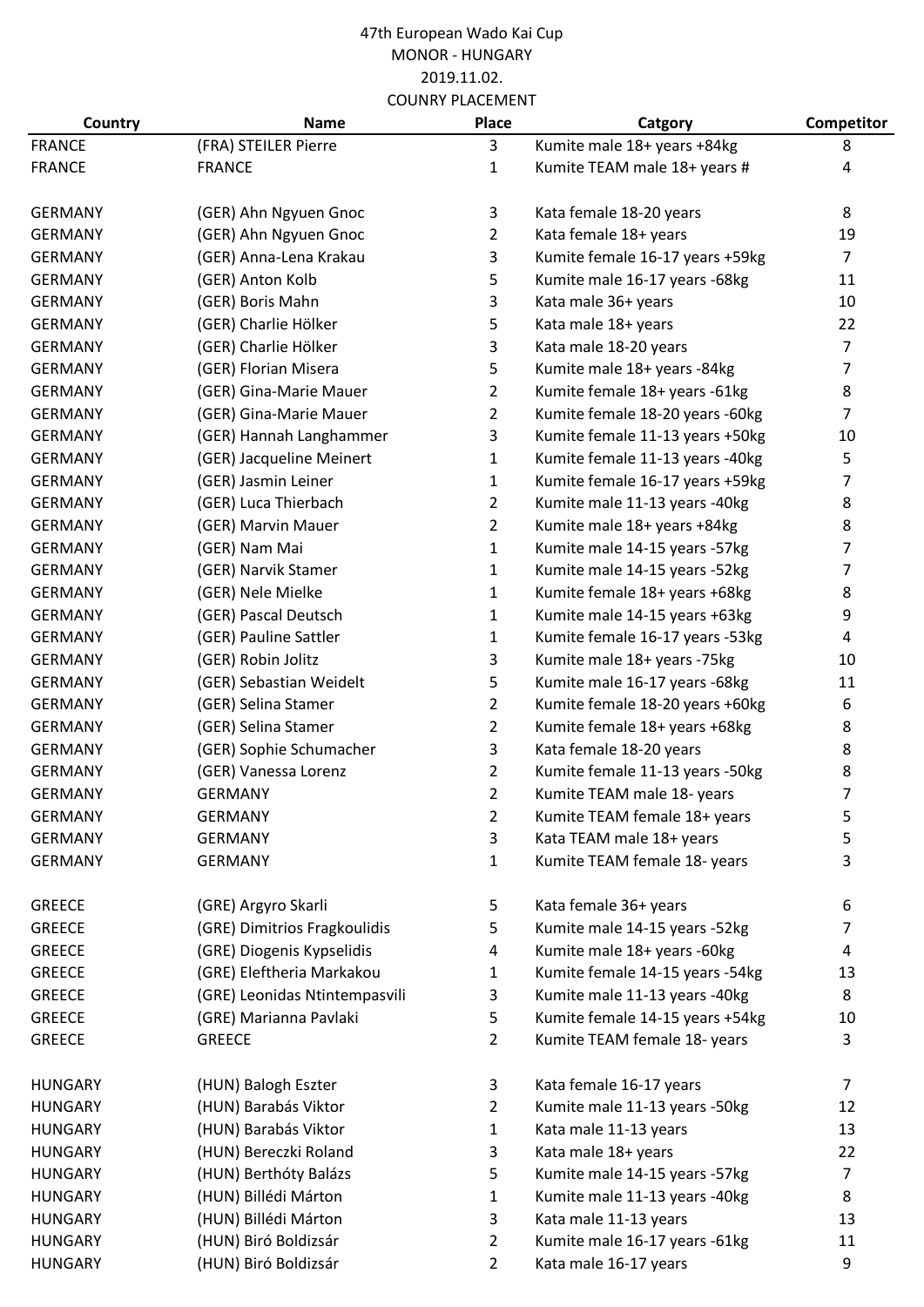| Country        | <b>Name</b>                 | <b>Place</b>   | Catgory                         | <b>Competitor</b> |
|----------------|-----------------------------|----------------|---------------------------------|-------------------|
| <b>HUNGARY</b> | (HUN) Bokori Kata           | 3              | Kumite female 18+ years -61kg   | 8                 |
| <b>HUNGARY</b> | (HUN) Bokori Kata           | 5              | Kumite female 18-20 years -60kg | 7                 |
| <b>HUNGARY</b> | (HUN) Egei Ákos             | $\overline{2}$ | Kumite male 14-15 years -63kg   | 5                 |
| <b>HUNGARY</b> | (HUN) Egei Ákos             | $\mathbf{1}$   | Kata male 14-15 years           | 12                |
| <b>HUNGARY</b> | (HUN) Faragó Csanád         | 5              | Kumite male 14-15 years +63kg   | 9                 |
| <b>HUNGARY</b> | (HUN) Filip Kitti           | 3              | Kumite female 11-13 years -50kg | 8                 |
| <b>HUNGARY</b> | (HUN) Harangozó Zsombor     | 5              | Kumite male 14-15 years -63kg   | 5                 |
| <b>HUNGARY</b> | (HUN) Hegedűs Kata Sára     | 5              | Kumite female 14-15 years +54kg | 10                |
| <b>HUNGARY</b> | (HUN) Hegedűs Kata Sára     | 3              | Kata female 14-15 years         | 16                |
| <b>HUNGARY</b> | (HUN) Horváth Nóra Virág    | 5              | Kumite female 18+ years +68kg   | 8                 |
| <b>HUNGARY</b> | (HUN) Horváth Nóra Virág    | 3              | Kumite female 18-20 years +60kg | 6                 |
| <b>HUNGARY</b> | (HUN) Jakab Kata            | 5              | Kumite female 16-17 years +59kg | 7                 |
| <b>HUNGARY</b> | (HUN) Jakó Attila           | 5              | Kumite male 16-17 years -61kg   | 11                |
| <b>HUNGARY</b> | (HUN) Kádár Ramóna          | 3              | Kumite female 18-20 years -60kg | 7                 |
| <b>HUNGARY</b> | (HUN) Kádár Ramóna          | $\overline{2}$ | Kumite female 18+ years -55kg   | 6                 |
| <b>HUNGARY</b> | (HUN) Kakucska Bernadett    | 5              | Kata female 14-15 years         | 16                |
| <b>HUNGARY</b> | (HUN) Karácsony Vanda       | $\overline{2}$ | Kumite female 18-20 years -53kg | 6                 |
| <b>HUNGARY</b> | (HUN) Karácsony Vanda       | 5              | Kumite female 18+ years -55kg   | 6                 |
| <b>HUNGARY</b> | (HUN) Karáth Rezső          | 1              | Kata male 36+ years             | 10                |
| <b>HUNGARY</b> | (HUN) Keserű Gergely Márton | 5              | Kumite male 14-15 years +63kg   | 9                 |
| <b>HUNGARY</b> | (HUN) Klekner Máté          | 3              | Kumite male 14-15 years -63kg   | 5                 |
| <b>HUNGARY</b> | (HUN) Klekner Máté          | 5              | Kata male 14-15 years           | 12                |
| <b>HUNGARY</b> | (HUN) Kollár András         | $\overline{2}$ | Kata male 18-20 years           | $\overline{7}$    |
| <b>HUNGARY</b> | (HUN) Kollár Eszter         | 3              | Kata female 18+ years           | 19                |
| <b>HUNGARY</b> | (HUN) Kollár Eszter         | 1              | Kata female 18-20 years         | 8                 |
| <b>HUNGARY</b> | (HUN) Kozsán Balázs         | $\mathbf{1}$   | Kata male 16-17 years           | 9                 |
| <b>HUNGARY</b> | (HUN) Kunya Panka Virág     | 5              | Kumite female 11-13 years -50kg | 8                 |
| <b>HUNGARY</b> | (HUN) Lakatos Molnár Mónka  | $\overline{2}$ | Kata female 36+ years           | 6                 |
| <b>HUNGARY</b> | (HUN) Lisal Dávid           | 5              | Kumite male 11-13 years +50kg   | 6                 |
| <b>HUNGARY</b> | (HUN) Lucza Bernadett       | 5              | Kumite female 18-20 years +60kg | 6                 |
| <b>HUNGARY</b> | (HUN) Lucza Gergely         | $\overline{2}$ | Kumite male 16-17 years +76kg   | 5                 |
| <b>HUNGARY</b> | (HUN) Lytwyn Dominik        | 5              | Kumite male 11-13 years +50kg   | 6                 |
| <b>HUNGARY</b> | (HUN) Márk Anna Ajándék     | 3              | Kumite female 16-17 years -53kg | $\overline{a}$    |
| <b>HUNGARY</b> | (HUN) Máthé Albert Eduard   | 5              | Kata male 36+ years             | 10                |
| <b>HUNGARY</b> | (HUN) Meszlényi Blanka      | 5              | Kumite female 11-13 years -40kg | 5                 |
| <b>HUNGARY</b> | (HUN) Mogyorósi Bálint      | 5              | Kumite male 16-17 years +76kg   | 5                 |
| <b>HUNGARY</b> | (HUN) Paál Bendegúz         | $\overline{2}$ | Kata male 11-13 years           | 13                |
| <b>HUNGARY</b> | (HUN) Péter Patrik          | 1              | Kumite male 11-13 years -50kg   | 12                |
| <b>HUNGARY</b> | (HUN) Pintye Anasztázia     | $\overline{2}$ | Kumite female 16-17 years -53kg | 4                 |
| <b>HUNGARY</b> | (HUN) Pokornyi Villő        | $\overline{2}$ | Kumite female 16-17 years +59kg | 7                 |
| <b>HUNGARY</b> | (HUN) Rézműves Roland       | $\overline{2}$ | Kumite male 11-13 years +50kg   | 6                 |
| <b>HUNGARY</b> | (HUN) Riczu Boglárka        | 5              | Kumite female 11-13 years +50kg | 10                |
| <b>HUNGARY</b> | (HUN) Stefán Ildikó         | $\mathbf{1}$   | Kata female 36+ years           | 6                 |
| <b>HUNGARY</b> | (HUN) Surman Regina         | $\overline{2}$ | Kumite female 11-13 years -40kg | 5                 |
| <b>HUNGARY</b> | (HUN) Szakmáry Réka         | 3              | Kumite female 18-20 years -53kg | 6                 |
| <b>HUNGARY</b> | (HUN) Széll Kristóf         | 5              | Kata male 18-20 years           | $\overline{7}$    |
| <b>HUNGARY</b> | (HUN) Tamási Zsófia         | 3              | Kumite female 11-13 years +50kg | 10                |
| <b>HUNGARY</b> | (HUN) Tarr Kamilla          | 5              | Kumite female 11-13 years -50kg | 8                 |
| <b>HUNGARY</b> | (HUN) Uhlyarik Panna        | 5              | Kata female 18+ years           | 19                |
| <b>HUNGARY</b> | (HUN) Vörösváczky Gergő     | 3              | Kata male 14-15 years           | 12                |
| <b>HUNGARY</b> | (HUN) Zvara Karola          | $\overline{2}$ | Kata female 11-13 years         | 13                |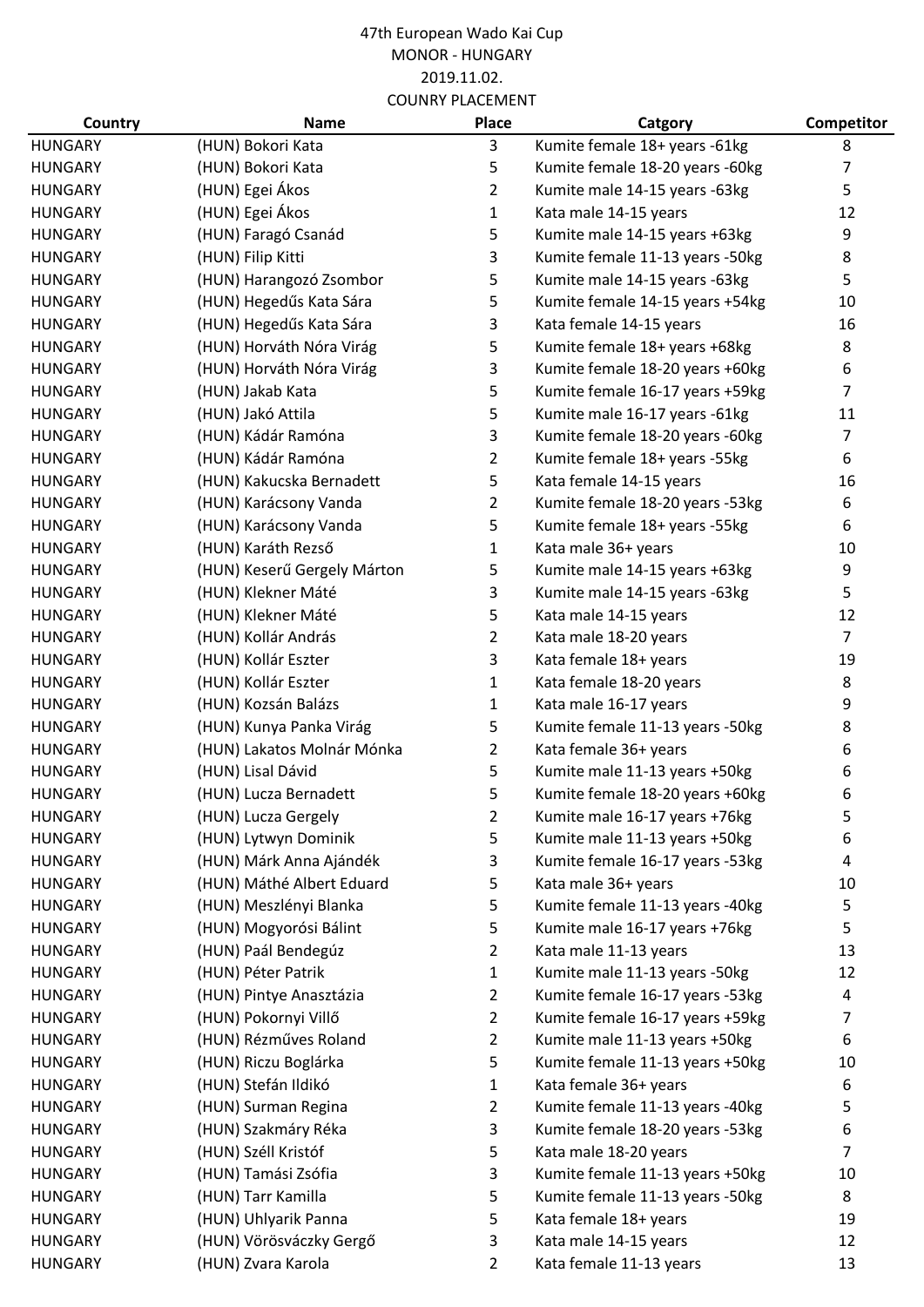| Country        | <b>Name</b>                    | <b>Place</b>   | Catgory                         | Competitor     |
|----------------|--------------------------------|----------------|---------------------------------|----------------|
| <b>HUNGARY</b> | <b>HUNGARY</b>                 | 3              | Kumite TEAM female 18+ years    | 5              |
| <b>HUNGARY</b> | <b>HUNGARY</b>                 | $\overline{2}$ | Kata TEAM male 18+ years        | 5              |
| <b>HUNGARY</b> | <b>HUNGARY</b>                 | $\mathbf{1}$   | Kata TEAM female 11-13 years    | $\overline{2}$ |
| <b>HUNGARY</b> | <b>HUNGARY</b>                 | 5              | Kumite TEAM male 18- years      | 7              |
| <b>HUNGARY</b> | <b>HUNGARY</b>                 | $\mathbf{1}$   | Kata TEAM male 11-13 years      | $\overline{2}$ |
| <b>HUNGARY</b> | <b>HUNGARY</b>                 | $\mathbf{1}$   | Kata TEAM female 14-15 years    | 3              |
| <b>HUNGARY</b> | <b>HUNGARY</b>                 | 3              | Kumite TEAM female 18- years    | 3              |
| <b>HUNGARY</b> | <b>HUNGARY</b>                 | $\mathbf{1}$   | Kata TEAM male 14-15 years      | 4              |
| <b>HUNGARY</b> | <b>HUNGARY</b>                 | 3              | Kata TEAM female 18+ years      | 3              |
| <b>IRELAND</b> | (IRL) Caitlin Martin           | 5              | Kata female 18-20 years         | 8              |
| <b>IRELAND</b> | (IRL) Caitlin Martin           | 5              | Kumite female 18-20 years +60kg | 6              |
| <b>IRELAND</b> | (IRL) Calean O'Brien           | 3              | Kumite male 11-13 years -50kg   | 12             |
| <b>IRELAND</b> | (IRL) Eamonn Yore              | 5              | Kumite male 18+ years +84kg     | 8              |
| <b>IRELAND</b> | (IRL) Marsi Uwame              | $\overline{2}$ | Kumite female 11-13 years +50kg | 10             |
| <b>IRELAND</b> | (IRL) Michael Cecheljuz        | 3              | Kumite male 16-17 years +76kg   | 5              |
| <b>IRELAND</b> | (IRL) Naoise Smyth             | 3              | Kumite female 11-13 years -40kg | 5              |
| <b>IRELAND</b> | (IRL) Neil Harte               | 3              | Kumite male 18+ years -84kg     | $\overline{7}$ |
| <b>IRELAND</b> | (IRL) Paul Whinnery            | 3              | Kata male 36+ years             | 10             |
| <b>IRELAND</b> | (IRL) Sadhbh O'Brien           | $\mathbf{1}$   | Kumite female 11-13 years +50kg | 10             |
| <b>IRELAND</b> | (IRL) Vlad Bunduchi            | 3              | Kumite male 11-13 years -40kg   | 8              |
| <b>IRELAND</b> | <b>IRELAND</b>                 | $\overline{2}$ | Kata TEAM female 11-13 years    | 2              |
| <b>IRELAND</b> | <b>IRELAND</b>                 | 3              | Kumite TEAM male 18+ years #    | 4              |
| <b>IRELAND</b> | <b>IRELAND</b>                 | $\overline{2}$ | Kata TEAM male 11-13 years      | $\overline{2}$ |
| <b>ITALY</b>   | (ITA) Andrea Brunco            | 5              | Kata male 14-15 years           | 12             |
| <b>ITALY</b>   | (ITA) Andrea Brunco            | 3              | Kumite male 14-15 years -52kg   | $\overline{7}$ |
| <b>ITALY</b>   | (ITA) De Santis Diego          | 5              | Kumite male 16-17 years -76kg   | 7              |
| <b>ITALY</b>   | (ITA) De Santis Diego          | 5              | Kata male 16-17 years           | 9              |
| <b>ITALY</b>   | (ITA) Desiree Santarelli       | 5              | Kumite female 18+ years -55kg   | 6              |
| <b>ITALY</b>   | (ITA) Diego Del Proposto       | 5              | Kumite male 18+ years -67kg     | 8              |
| <b>ITALY</b>   | (ITA) Fabrizio Ascone          | 5              | Kumite male 18+ years -67kg     | 8              |
| <b>ITALY</b>   | (ITA) Fabrizio Ascone          | 1              | Kata male 18+ years             | 22             |
| <b>ITALY</b>   | (ITA) Federica Di Bello        | 5              | Kumite female 18-20 years -60kg | $\overline{7}$ |
| <b>ITALY</b>   | (ITA) Federica Pala            | 3              | Kumite female 11-13 years -40kg | 5              |
| <b>ITALY</b>   | (ITA) Federica Pala            | 3              | Kata female 11-13 years         | 13             |
| <b>ITALY</b>   | (ITA) Federico Vannicelli      | 5              | Kata male 18-20 years           | $\overline{7}$ |
| <b>ITALY</b>   | (ITA) Francesca Maria Pericoli | 5              | Kumite female 18+ years -61kg   | 8              |
| <b>ITALY</b>   | (ITA) Ginevra Cavalieri        | 3              | Kumite female 18+ years -55kg   | 6              |
| <b>ITALY</b>   | (ITA) Giuseppe Menolascina     | 5              | Kumite male 18+ years -75kg     | 10             |
| <b>ITALY</b>   | (ITA) Leonardo Inglese         | 5              | Kumite male 18+ years -84kg     | $\overline{7}$ |
| <b>ITALY</b>   | (ITA) Leoni Luca               | 3              | Kata male 16-17 years           | 9              |
| <b>ITALY</b>   | (ITA) Luca Bandieri            | 3              | Kumite male 18-20 years +78kg   | 9              |
| <b>ITALY</b>   | (ITA) Mattia Pasquini          | 5              | Kumite male 14-15 years -52kg   | 7              |
| <b>ITALY</b>   | (ITA) Samuele Catania          | 3              | Kumite male 14-15 years -57kg   | 7              |
| <b>ITALY</b>   | (ITA) Siria Nicoletti          | 1              | Kumite female 18-20 years -53kg | 6              |
| <b>ITALY</b>   | (ITA) Siria Nicoletti          | $\overline{2}$ | Kata female 18-20 years         | 8              |
| <b>ITALY</b>   | <b>ITALY</b>                   | 3              | Kata TEAM male 14-15 years      | 4              |
| <b>ITALY</b>   | <b>ITALY</b>                   | 3              | Kumite TEAM male 18+ years #    | 4              |
| <b>ITALY</b>   | <b>ITALY</b>                   | 3              | Kata TEAM male 18+ years        | 5              |
| <b>ITALY</b>   | <b>ITALY</b>                   | 3              | Kumite TEAM female 18+ years    | 5              |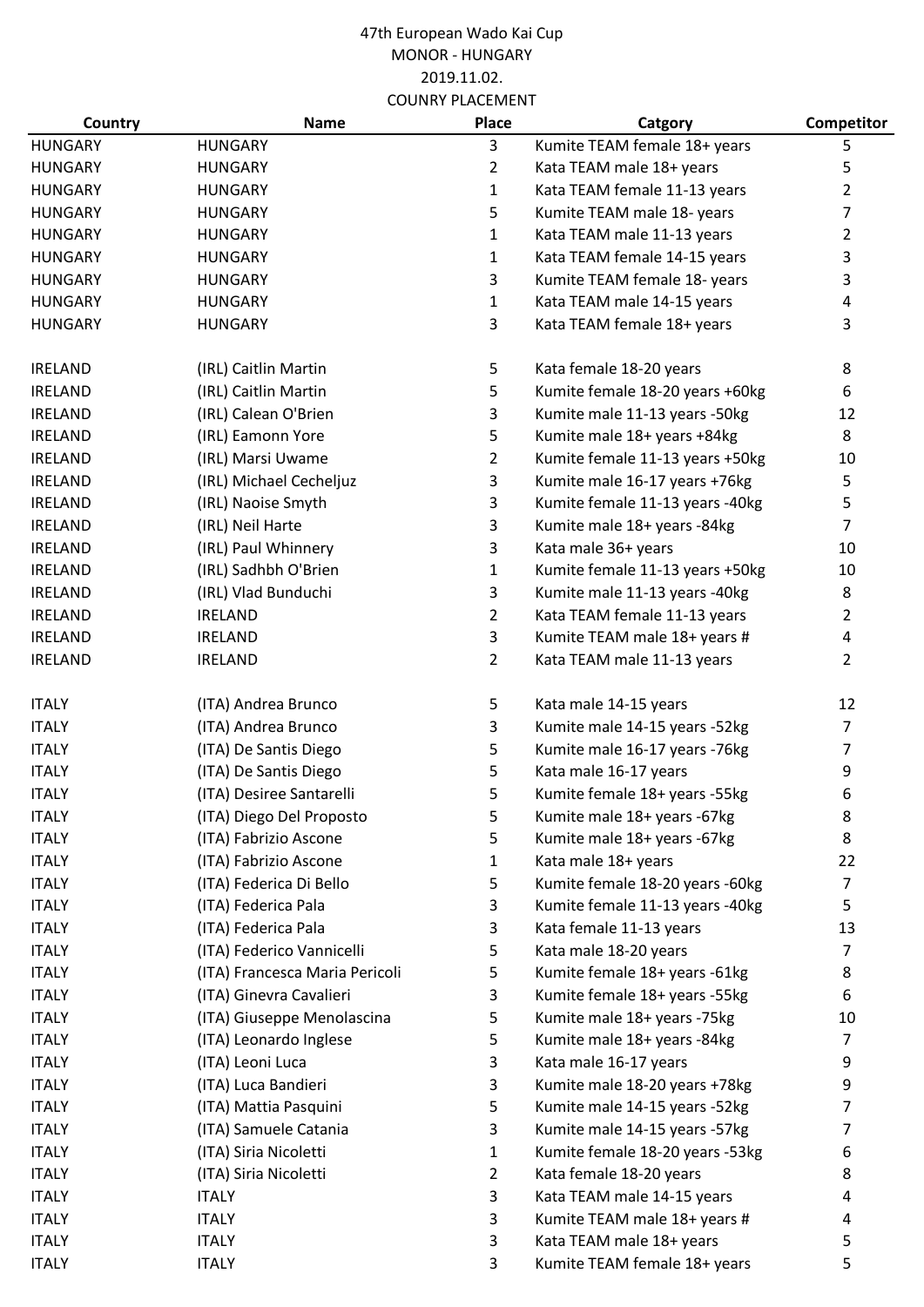|                         |                              | COOINNI FLACLIVILINI |                                 |                |
|-------------------------|------------------------------|----------------------|---------------------------------|----------------|
| Country                 | <b>Name</b>                  | <b>Place</b>         | Catgory                         | Competitor     |
| <b>LUXEMBOURG</b>       | (LUX) Angelo Cinardo         | 5                    | Kumite male 18-20 years -68kg   | $\overline{7}$ |
| <b>LUXEMBOURG</b>       | (LUX) Anyssa Martins         | 5                    | Kumite female 14-15 years -54kg | 13             |
| LUXEMBOURG              | (LUX) Couchant Logan         | 5                    | Kumite male 16-17 years -76kg   | $\overline{7}$ |
|                         |                              |                      |                                 | $\overline{7}$ |
| <b>LUXEMBOURG</b>       | (LUX) David Grosso           | 3                    | Kumite male 14-15 years -57kg   |                |
| <b>LUXEMBOURG</b>       | (LUX) David Schmit           | 3                    | Kumite male 16-17 years -61kg   | 11             |
| <b>LUXEMBOURG</b>       | (LUX) Elina Sabotic          | 5                    | Kumite female 14-15 years -54kg | 13             |
| <b>LUXEMBOURG</b>       | (LUX) Gabriel Grosso         | 3                    | Kumite male 11-13 years +50kg   | 6              |
| <b>LUXEMBOURG</b>       | (LUX) Hassan Zein Alabedin   | 3                    | Kumite male 16-17 years -76kg   | $\overline{7}$ |
| <b>LUXEMBOURG</b>       | (LUX) Jordan Sibille         | 3                    | Kumite male 11-13 years -50kg   | 12             |
| <b>LUXEMBOURG</b>       | (LUX) Leoni Alibasic         | 3                    | Kumite female 14-15 years +54kg | 10             |
| <b>LUXEMBOURG</b>       | (LUX) Lindsey Dos Santos     | 5                    | Kumite female 16-17 years +59kg | $\overline{7}$ |
| <b>LUXEMBOURG</b>       | (LUX) Loredana Mirizzi       | $\overline{2}$       | Kumite female 14-15 years -54kg | 13             |
| <b>LUXEMBOURG</b>       | (LUX) Mahmoud Almalh         | 3                    | Kumite male 14-15 years +63kg   | 9              |
| <b>LUXEMBOURG</b>       | (LUX) Mariana Amorim         | $\overline{2}$       | Kata female 16-17 years         | $\overline{7}$ |
| <b>LUXEMBOURG</b>       | (LUX) Pepe Massaro           | 3                    | Kumite male 16-17 years -61kg   | 11             |
| <b>LUXEMBOURG</b>       | (LUX) Sebastien Terlica      | 5                    | Kumite male 14-15 years -57kg   | $\overline{7}$ |
| <b>LUXEMBOURG</b>       | (LUX) Tevin Martins          | 3                    | Kumite male 16-17 years -68kg   | 11             |
| <b>LUXEMBOURG</b>       | <b>LUXEMBOURG</b>            | 3                    | Kumite TEAM male 18- years      | $\overline{7}$ |
| LUXEMBOURG              | <b>LUXEMBOURG</b>            | 3                    | Kata TEAM female 14-15 years    | 3              |
| LUXEMBOURG              | <b>LUXEMBOURG</b>            | $\overline{2}$       | Kata TEAM male 14-15 years      | 4              |
| <b>NORTHERN IRELAND</b> | (NIR) Leona McFadden         | 3                    | Kata female 36+ years           | 6              |
| <b>ROMANIA</b>          | (ROU) Burtan Sorin Alexandru | 3                    | Kumite male 18+ years -67kg     | 8              |
| <b>ROMANIA</b>          | (ROU) DAMIAN MARIO           | $\overline{2}$       | Kumite male 18+ years -75kg     | 10             |
| <b>ROMANIA</b>          | (ROU) Dragan Alexandra       | 3                    | Kumite female 18+ years +68kg   | 8              |
| <b>ROMANIA</b>          | (ROU) FODAY ANDREI           | $\overline{2}$       | Kumite male 18+ years -84kg     | $\overline{7}$ |
| <b>ROMANIA</b>          | (ROU) Girleanu Alexandru     | 3                    | Kumite male 18-20 years -68kg   | $\overline{7}$ |
| <b>ROMANIA</b>          | (ROU) LUICEANU ANA           | 5                    | Kumite female 18-20 years -53kg | 6              |
| <b>ROMANIA</b>          | (ROU) MANEA DARIUS           | 3                    | Kumite male 18+ years -84kg     | 7              |
| <b>ROMANIA</b>          | (ROU) MANEA DARIUS           | 3                    | Kumite male 18-20 years +78kg   | 9              |
| <b>ROMANIA</b>          | (ROU) PESTE VLAD             | 5                    | Kumite male 18-20 years +78kg   | 9              |
| <b>ROMANIA</b>          | (ROU) RADU BOGDAN            | 5                    | Kumite male 18+ years +84kg     | 8              |
| <b>ROMANIA</b>          | (ROU) RADU MIHAI             | 3                    | Kumite male 18+ years +84kg     | 8              |
| ROMANIA                 | (ROU) STANCIU MIHAELA        | 3                    | Kumite female 18+ years -55kg   | 6              |
| <b>ROMANIA</b>          | (ROU) TODIRAS RADU           | 3                    | Kumite male 18+ years -75kg     | 10             |
| <b>ROMANIA</b>          | (ROU) TODIRAS RADU           | 2                    | Kata male 18+ years             | 22             |
| ROMANIA                 | (ROU) VLAD SARA              | 3                    | Kumite female 18-20 years -53kg | 6              |
| <b>ROMANIA</b>          | (ROU) ZAFIRIS FLAVIUS        | 2                    | Kumite male 18-20 years +78kg   | 9              |
| <b>ROMANIA</b>          | <b>ROMANIA</b>               | 2                    | Kata TEAM female 18+ years      | 3              |
| <b>ROMANIA</b>          | <b>ROMANIA</b>               | 2                    | Kumite TEAM male 18+ years #    | 4              |
| <b>ROMANIA</b>          | ROMANIA                      | 1                    | Kata TEAM male 18+ years        | 5              |
| <b>SCOTLAND</b>         | (SCO) Eddie McStay           | 3                    | Kumite male 14-15 years +63kg   | 9              |
| <b>SCOTLAND</b>         | (SCO) Jacob Harvey           | 3                    | Kata male 16-17 years           | 9              |
| <b>SCOTLAND</b>         | (SCO) Jacob Harvey           | 3                    | Kata male 18+ years             | 22             |
| <b>SCOTLAND</b>         | (SCO) Joshua Harvey          | 3                    | Kumite male 14-15 years -63kg   | 5              |
| <b>SCOTLAND</b>         | (SCO) Kaitlyn Dirkie         | 5                    | Kata female 11-13 years         | 13             |
|                         |                              |                      | Kumite female 11-13 years -50kg |                |
| SCOTLAND                | (SCO) Kaitlyn Dirkie         | 3                    |                                 | 8              |
| SCOTLAND                | (SCO) Louise Smith           | 5                    | Kata female 11-13 years         | 13             |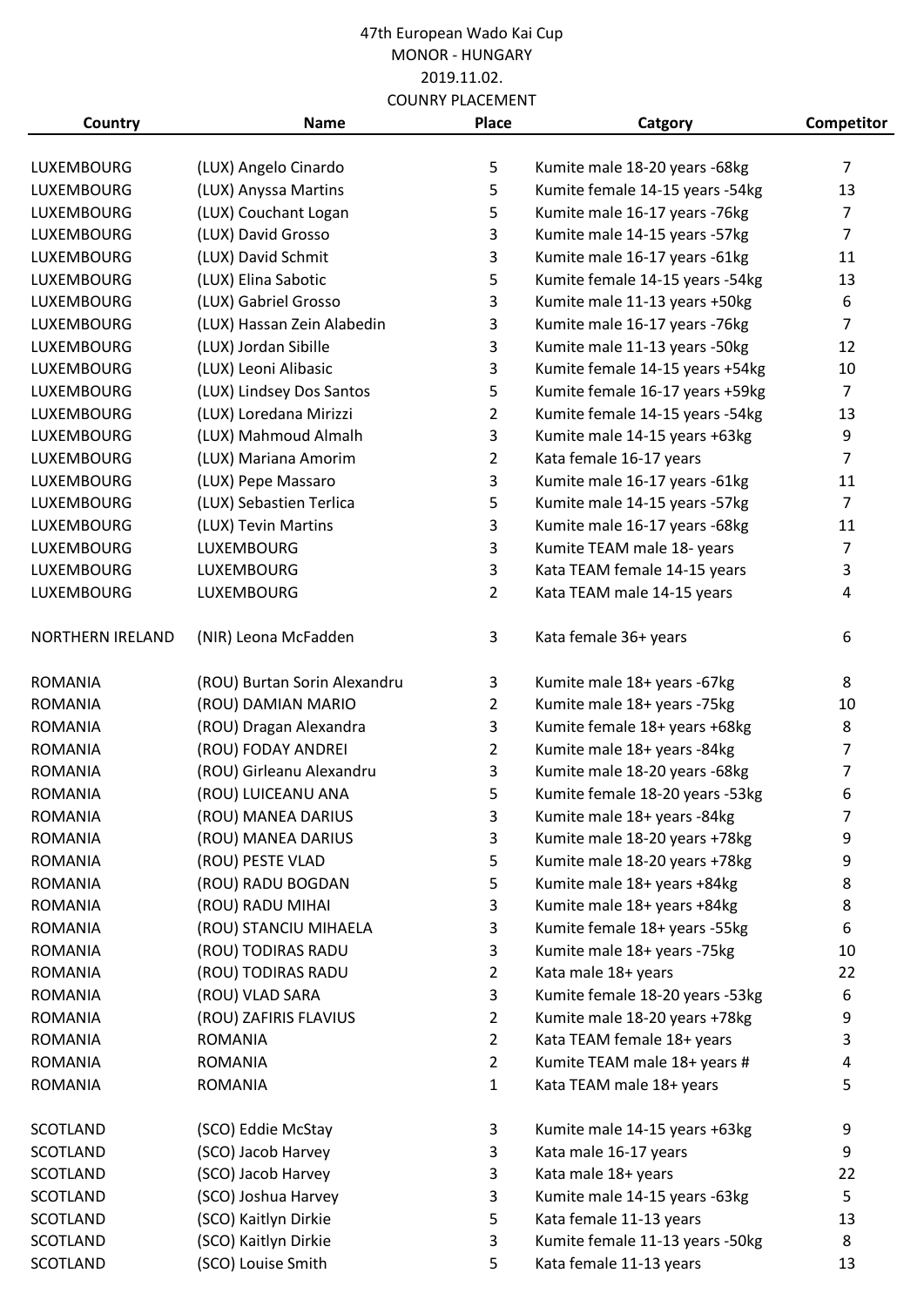| Country         | <b>Name</b>               | Place          | Catgory                         | Competitor     |
|-----------------|---------------------------|----------------|---------------------------------|----------------|
| <b>SCOTLAND</b> | (SCO) Maddison Boyd       | 5              | Kumite female 11-13 years +50kg | 10             |
| <b>SCOTLAND</b> | (SCO) Noah Dalziel        | 5              | Kumite male 11-13 years -40kg   | 8              |
| <b>SCOTLAND</b> | (SCO) Rebekah Bonar       | 5              | Kata female 18-20 years         | 8              |
| <b>SCOTLAND</b> | (SCO) Rebekah Bonar       | 5              | Kumite female 18-20 years -53kg | 6              |
| <b>SCOTLAND</b> | (SCO) Reece Bonar         | 5              | Kata male 11-13 years           | 13             |
| <b>SCOTLAND</b> | (SCO) Reece Bonar         | 5              | Kumite male 11-13 years -40kg   | 8              |
| <b>SCOTLAND</b> | (SCO) Rhys Brown          | 5              | Kata male 16-17 years           | 9              |
| <b>SCOTLAND</b> | (SCO) Rhys Brown          | 5              | Kata male 18+ years             | 22             |
| <b>SCOTLAND</b> | (SCO) Steven Millar       | $\mathbf{1}$   | Kumite male 16-17 years +76kg   | 5              |
| <b>SCOTLAND</b> | (SCO) Tom Laing           | $\mathbf{1}$   | Kumite male 11-13 years +50kg   | 6              |
| <b>SCOTLAND</b> | (SCO) Xavier Kerr-Bennie  | 5              | Kumite male 11-13 years -50kg   | 12             |
| <b>SCOTLAND</b> | (SCO) Zsa Zsa Kerr-Bennie | 3              | Kumite female 14-15 years +54kg | 10             |
| <b>SCOTLAND</b> | SCOTLAND                  | 5              | Kumite TEAM male 18- years      | 7              |
| SWITZERLAND     | (SUI) Adrian Pfaffeneder  | $\overline{2}$ | Kumite male 14-15 years +63kg   | 9              |
| SWITZERLAND     | (SUI) Andre da Silva      | 5              | Kumite male 11-13 years -50kg   | 12             |
| SWITZERLAND     | (SUI) Anna Barth          | 1              | Kumite female 14-15 years +54kg | 10             |
| SWITZERLAND     | (SUI) Anna Hirt           | 3              | Kumite female 18+ years +68kg   | 8              |
| SWITZERLAND     | (SUI) Anna Hirt           | $\mathbf{1}$   | Kumite female 18-20 years +60kg | 6              |
| SWITZERLAND     | (SUI) Barnabas Baranyi    | $\mathbf{1}$   | Kumite male 16-17 years -61kg   | 11             |
| SWITZERLAND     | (SUI) Gian Andrin Lüthi   | 3              | Kumite male 14-15 years -52kg   | 7              |
| SWITZERLAND     | (SUI) Jason Witzig        | 1              | Kata male 18-20 years           | 7              |
| SWITZERLAND     | (SUI) Kai Schärer         | $\mathbf 1$    | Kumite male 18-20 years -68kg   | 7              |
| SWITZERLAND     | (SUI) Kai Schärer         | 3              | Kumite male 18+ years -67kg     | 8              |
| SWITZERLAND     | (SUI) Keara Thomaidis     | $\overline{2}$ | Kumite female 14-15 years +54kg | 10             |
| SWITZERLAND     | (SUI) Kevin Gyr           | 5              | Kumite male 16-17 years -61kg   | 11             |
| SWITZERLAND     | (SUI) Lea Huber           | 1              | Kata female 14-15 years         | 16             |
| SWITZERLAND     | (SUI) Lea Huber           | 3              | Kumite female 14-15 years -54kg | 13             |
| SWITZERLAND     | (SUI) Leana Häberli       | 3              | Kumite female 14-15 years -54kg | 13             |
| SWITZERLAND     | (SUI) Luca Rohner         | 3              | Kumite male 18+ years -60kg     | $\overline{4}$ |
| SWITZERLAND     | (SUI) Matilda Bäni        | 3              | Kumite female 16-17 years +59kg | 7              |
| SWITZERLAND     | (SUI) Matilda Bäni        | 5              | Kata female 16-17 years         | 7              |
| SWITZERLAND     | (SUI) Maya Schärer        | 1              | Kumite female 18+ years -55kg   | 6              |
| SWITZERLAND     | (SUI) Maya Schärer        | 3              | Kata female 18+ years           | 19             |
| SWITZERLAND     | (SUI) Niklas Barth        | 3              | Kumite male 16-17 years +76kg   | 5              |
| SWITZERLAND     | (SUI) Seraina Zurlinden   | 1              | Kata female 11-13 years         | 13             |
| SWITZERLAND     | (SUI) Silvia Hirt         | 1              | Kumite female 18-20 years -60kg | 7              |
| SWITZERLAND     | (SUI) Silvia Hirt         | 1              | Kumite female 18+ years -61kg   | 8              |
| SWITZERLAND     | (SUI) Tamara Satzinger    | 1              | Kumite female 11-13 years -50kg | 8              |
| SWITZERLAND     | (SUI) Tim Scheuer         | 1              | Kumite male 16-17 years -68kg   | 11             |
| SWITZERLAND     | SWITZERLAND               | 1              | Kumite TEAM female 18+ years    | 5.             |
| SWITZERLAND     | SWITZERLAND               | 2              | Kata TEAM female 14-15 years    | 3              |
| SWITZERLAND     | SWITZERLAND               | 3              | Kumite TEAM male 18- years      | 7              |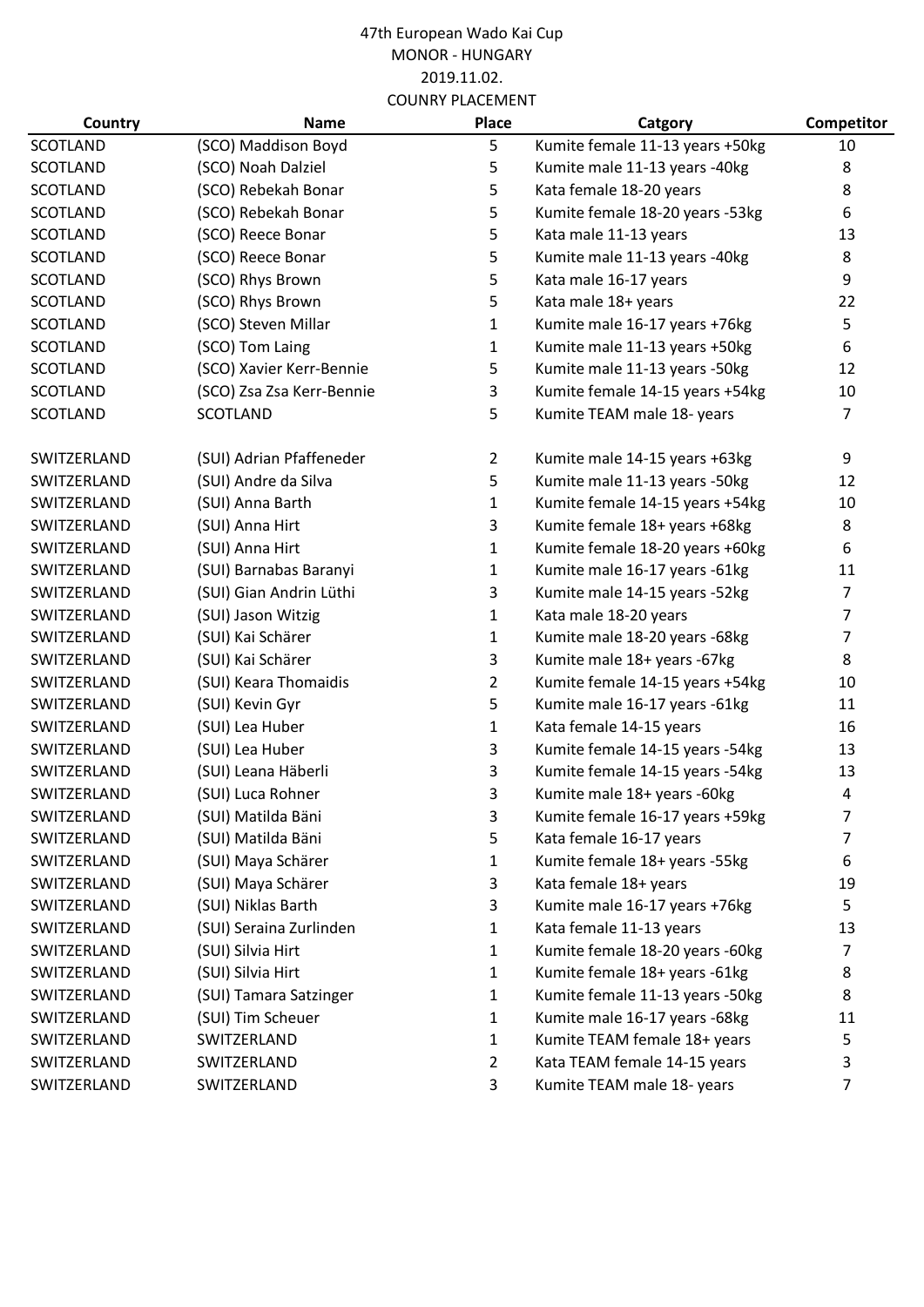Kata male 36+ years Kata male 36+ years Kata male 36+ years

|                       | 2019.11.02.    |                               |                 |  |  |
|-----------------------|----------------|-------------------------------|-----------------|--|--|
|                       |                | <b>MALE KATA</b>              |                 |  |  |
| Catgory               | <b>Place</b>   | <b>Name</b>                   | Country         |  |  |
| Kata male 11-13 years | $\mathbf{1}$   | (HUN) Barabás Viktor          | <b>HUNGARY</b>  |  |  |
| Kata male 11-13 years | $\overline{2}$ | (HUN) Paál Bendegúz           | <b>HUNGARY</b>  |  |  |
| Kata male 11-13 years | 3              | (BUL) Tunjai Tasim            | <b>BULGARIA</b> |  |  |
| Kata male 11-13 years | 3              | (HUN) Billédi Márton          | <b>HUNGARY</b>  |  |  |
| Kata male 11-13 years | 5              | (BUL) Nikolai Kostov          | <b>BULGARIA</b> |  |  |
| Kata male 11-13 years | 5              | (SCO) Reece Bonar             | <b>SCOTLAND</b> |  |  |
| Kategória létszám: 13 |                |                               |                 |  |  |
| Kata male 14-15 years | $\mathbf{1}$   | (HUN) Egei Ákos               | <b>HUNGARY</b>  |  |  |
| Kata male 14-15 years | $\overline{2}$ | (ENG) Nathan Kay              | <b>ENGLAND</b>  |  |  |
| Kata male 14-15 years | 3              | (ENG) Samuel Bowerman         | <b>ENGLAND</b>  |  |  |
| Kata male 14-15 years | 3              | (HUN) Vörösváczky Gergő       | <b>HUNGARY</b>  |  |  |
| Kata male 14-15 years | 5              | (HUN) Klekner Máté            | <b>HUNGARY</b>  |  |  |
| Kata male 14-15 years | 5              | (ITA) Andrea Brunco           | <b>ITALY</b>    |  |  |
| Kategória létszám: 12 |                |                               |                 |  |  |
| Kata male 16-17 years | 1              | (HUN) Kozsán Balázs           | <b>HUNGARY</b>  |  |  |
| Kata male 16-17 years | $\overline{2}$ | (HUN) Biró Boldizsár          | <b>HUNGARY</b>  |  |  |
| Kata male 16-17 years | 3              | (ITA) Leoni Luca              | <b>ITALY</b>    |  |  |
| Kata male 16-17 years | 3              | (SCO) Jacob Harvey            | <b>SCOTLAND</b> |  |  |
| Kata male 16-17 years | 5              | (ITA) De Santis Diego         | <b>ITALY</b>    |  |  |
| Kata male 16-17 years | 5              | (SCO) Rhys Brown              | <b>SCOTLAND</b> |  |  |
| Kategória létszám: 9  |                |                               |                 |  |  |
| Kata male 18-20 years | $\mathbf{1}$   | (SUI) Jason Witzig            | SWITZERLAND     |  |  |
| Kata male 18-20 years | $\overline{2}$ | (HUN) Kollár András           | <b>HUNGARY</b>  |  |  |
| Kata male 18-20 years | 3              | (ENG) Mitchell Bradley        | <b>ENGLAND</b>  |  |  |
| Kata male 18-20 years | 3              | (GER) Charlie Hölker          | <b>GERMANY</b>  |  |  |
| Kata male 18-20 years | 5              | (HUN) Széll Kristóf           | <b>HUNGARY</b>  |  |  |
| Kata male 18-20 years | 5              | (ITA) Federico Vannicelli     | <b>ITALY</b>    |  |  |
| Kategória létszám: 7  |                |                               |                 |  |  |
| Kata male 18+ years   | 1              | (ITA) Fabrizio Ascone         | <b>ITALY</b>    |  |  |
| Kata male 18+ years   | $\overline{2}$ | (ROU) TODIRAS RADU            | ROMANIA         |  |  |
| Kata male 18+ years   | 3              | (HUN) Bereczki Roland         | <b>HUNGARY</b>  |  |  |
| Kata male 18+ years   | 3              | (SCO) Jacob Harvey            | SCOTLAND        |  |  |
| Kata male 18+ years   | 5              | (GER) Charlie Hölker          | <b>GERMANY</b>  |  |  |
| Kata male 18+ years   | 5              | (SCO) Rhys Brown              | SCOTLAND        |  |  |
| Kategória létszám: 22 |                |                               |                 |  |  |
| Kata male 36+ years   | $\mathbf{1}$   | (HUN) Karáth Rezső            | <b>HUNGARY</b>  |  |  |
| Kata male 36+ years   | $\overline{2}$ | (FRA) Nguyen Thanh Nhan Alain | <b>FRANCE</b>   |  |  |
| Kata male 36+ years   | 3              | (GER) Boris Mahn              | <b>GERMANY</b>  |  |  |

Kata male 36+ years 18 (IRL) Paul Whinnery 18 (IRL) Paul Whinnery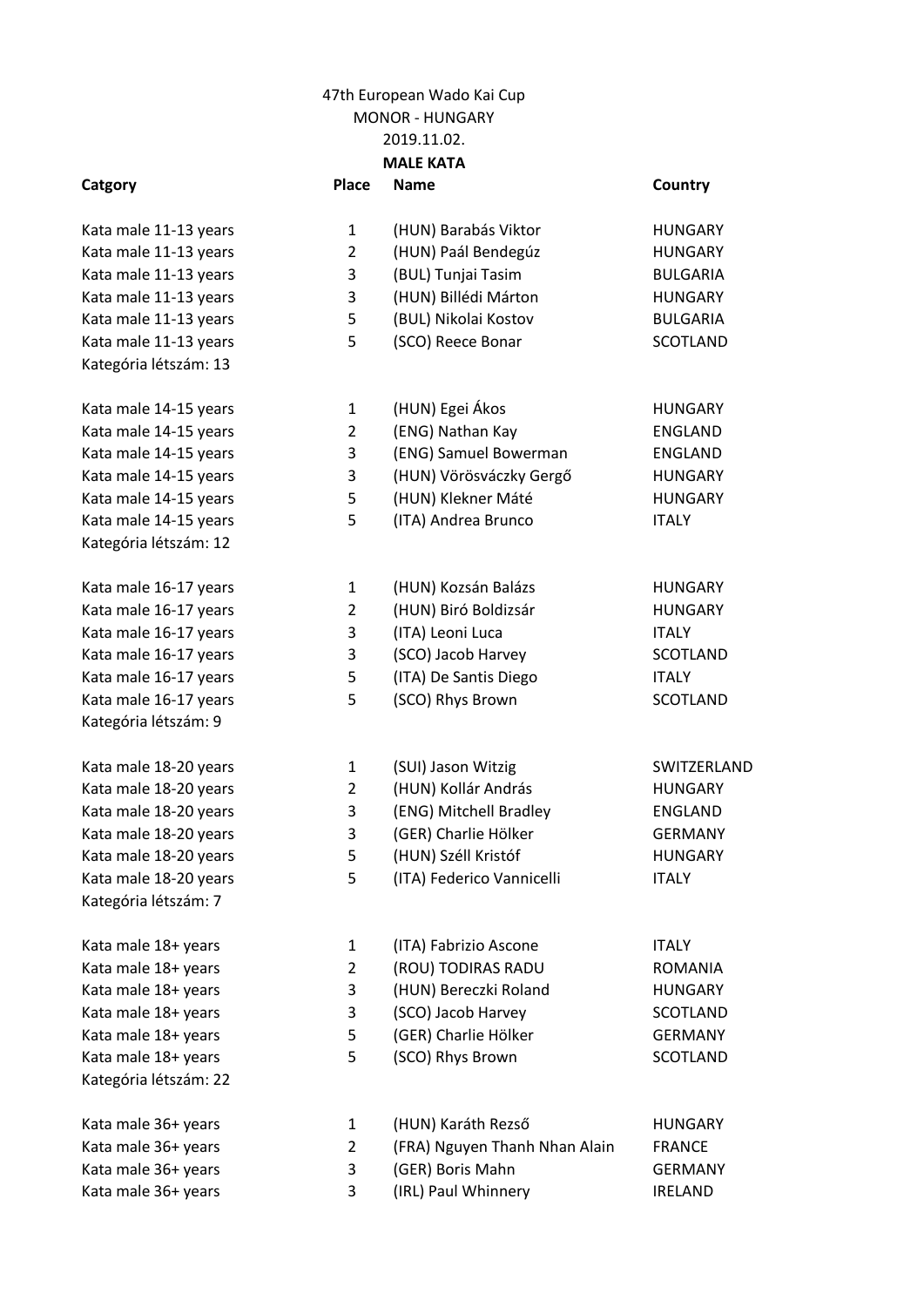|                     |              | 2019.11.02.       |               |
|---------------------|--------------|-------------------|---------------|
|                     |              | <b>MALE KATA</b>  |               |
| Catgory             | <b>Place</b> | <b>Name</b>       | Country       |
| Kata male 36+ years |              | (FRA) MARIA André | <b>FRANCE</b> |

| Kata male 36+ years        | 5              | (FRA) MARIA André         | <b>FRANCE</b>  |
|----------------------------|----------------|---------------------------|----------------|
| Kata male 36+ years        | 5              | (HUN) Máthé Albert Eduard | <b>HUNGARY</b> |
| Kategória létszám: 10      |                |                           |                |
|                            |                |                           |                |
| Kata TEAM male 11-13 years | 1              | <b>HUNGARY</b>            | <b>HUNGARY</b> |
| Kata TEAM male 11-13 years | $\overline{2}$ | <b>IRELAND</b>            | <b>IRELAND</b> |
| Kategória létszám: 2       |                |                           |                |
| Kata TEAM male 14-15 years | 1              | <b>HUNGARY</b>            | <b>HUNGARY</b> |
| Kata TEAM male 14-15 years | $\overline{2}$ | <b>LUXEMBOURG</b>         | LUXEMBOURG     |
| Kata TEAM male 14-15 years | 3              | ENGLAND                   | ENGLAND        |
| Kata TEAM male 14-15 years | 3              | <b>ITALY</b>              | <b>ITALY</b>   |
| Kategória létszám: 4       |                |                           |                |
| Kata TEAM male 18+ years   | $\mathbf{1}$   | <b>ROMANIA</b>            | <b>ROMANIA</b> |
| Kata TEAM male 18+ years   | 2              | <b>HUNGARY</b>            | <b>HUNGARY</b> |
| Kata TEAM male 18+ years   | 3              | <b>GERMANY</b>            | <b>GERMANY</b> |
| Kata TEAM male 18+ years   | 3              | <b>ITALY</b>              | <b>ITALY</b>   |
| Kategória létszám: 5       |                |                           |                |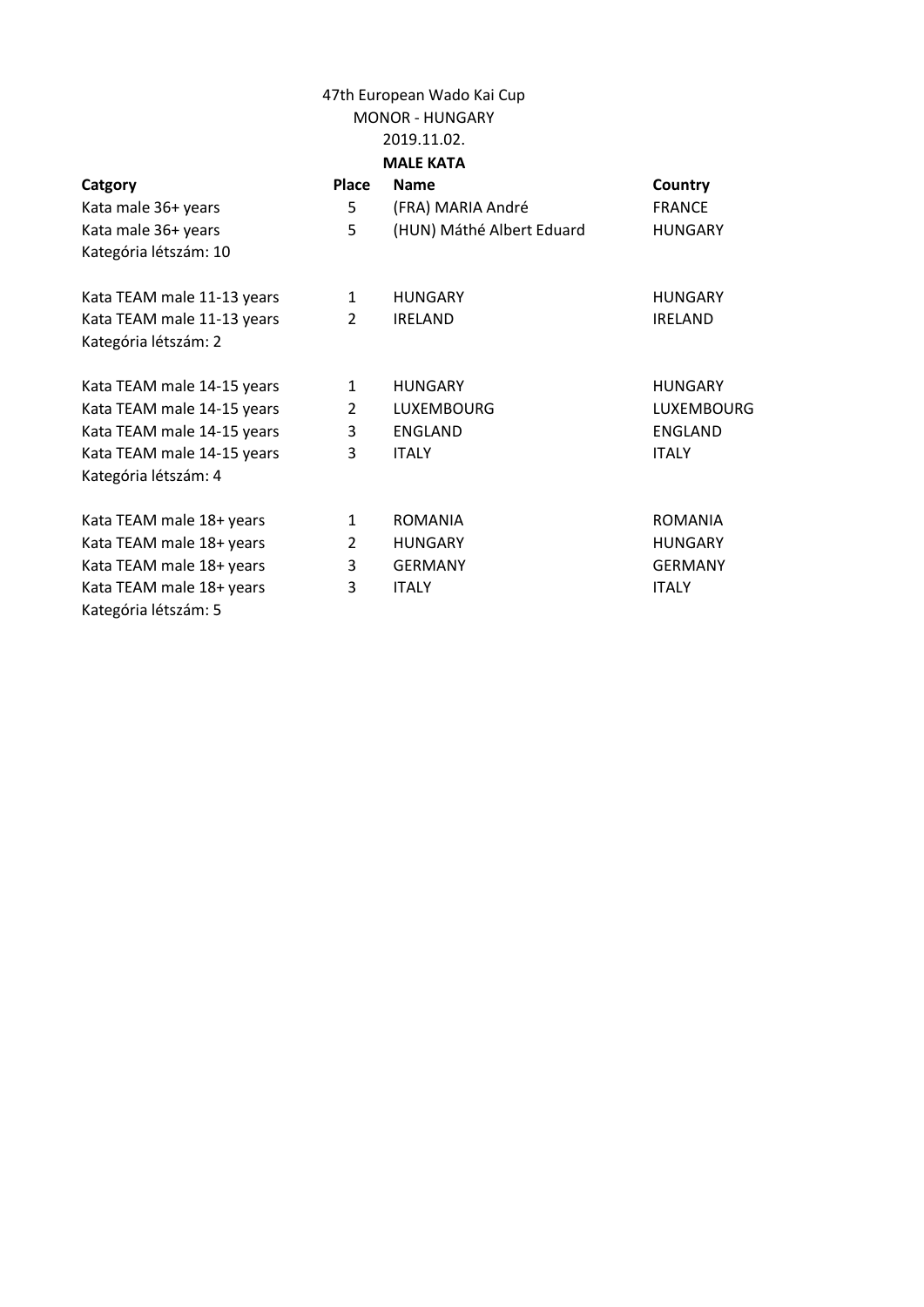### **Catgory Place Name Country**

Kata female 11-13 years Kata female 11-13 years 5 (SCO) Louise Smith Kategória létszám: 13

Kata female 14-15 years and manufacture 3 (AUT) Isra Celo Kategória létszám: 16

Kata female 16-17 years 3 (ENG) Becky Pink Kata female 16-17 years 5 (SUI) Matilda Bäni Kategória létszám: 7

Kata female 18-20 years 2 (ITA) Siria Nicoletti Kata female 18-20 years 5 (IRL) Caitlin Martin Kategória létszám: 8

Kata female 18+ years 1 (AUT) Funda Celo Kategória létszám: 19

Kata female 36+ years The State State State Terms of FRANCE State State State State State State State State St

| Kata female 11-13 years                          |   | (SUI) Seraina Zurlinden                                 |  |
|--------------------------------------------------|---|---------------------------------------------------------|--|
| Kata female 11-13 years                          |   | (HUN) Zvara Karola                                      |  |
| Kata female 11-13 years                          | 3 | (AUT) Sima Celo                                         |  |
| Kata female 11-13 years                          | 3 | (ITA) Federica Pala                                     |  |
| Kata female 11-13 years                          | 5 | (SCO) Kaitlyn Dirkie                                    |  |
| $\sim$ $\sim$ $\sim$ $\sim$ $\sim$ $\sim$ $\sim$ |   | $\sim$ $\sim$ $\sim$ $\sim$ $\sim$ $\sim$ $\sim$ $\sim$ |  |

- Kata female 14-15 years 1 (SUI) Lea Huber SWITZERLAND Kata female 14-15 years 2 (FRA) DUCHEMIN Maëlle Kata female 14-15 years 3 (HUN) Hegedűs Kata Sára Kata female 14-15 years 6 [5] [ENG] Amelia Beet Kata female 14-15 years 6 (HUN) Kakucska Bernadett
- Kata female 16-17 years 1 (AUT) Funda Celo Kata female 16-17 years 2 (LUX) Mariana Amorim Kata female 16-17 years 3 (HUN) Balogh Eszter
	-
- Kata female 18-20 years 1 (HUN) Kollár Eszter Kata female 18-20 years 3 (GER) Ahn Ngyuen Gnoc Kata female 18-20 years 3 (GER) Sophie Schumacher Kata female 18-20 years 5 (SCO) Rebekah Bonar
- Kata female 18+ years 2 (GER) Ahn Ngyuen Gnoc Kata female 18+ years 3 (HUN) Kollár Eszter Kata female 18+ years 3 (SUI) Maya Schärer Kata female 18+ years 1980 5 (ENG) Becky Pink Kata female 18+ years 6 (HUN) Uhlyarik Panna
- Kata female 36+ years 1 (HUN) Stefán Ildikó HUNGARY Kata female 36+ years 2 (HUN) Lakatos Molnár Mónka HUNGARY Kata female 36+ years 3 (FRA) DELISLE Nolwenn FRANCE Kata female 36+ years 3 (NIR) Leona McFadden NORTHERN IRELAND
	-

| SWITZERLAND  |
|--------------|
| HUNGARY      |
| AUSTRIA      |
| <b>ITALY</b> |
| SCOTLAND     |
| SCOTLAND     |

| SWITZERLAND    |
|----------------|
| FRANCE         |
| AUSTRIA        |
| HUNGARY        |
| ENGLAND        |
| <b>HUNGARY</b> |

| <b>AUSTRIA</b>     |
|--------------------|
| LUXEMBOURG         |
| FNGLAND            |
| HUNGARY            |
| <b>SWITZFRLAND</b> |

| HUNGARY  |
|----------|
| ITALY    |
| GERMANY  |
| GERMANY  |
| IRELAND  |
| SCOTLAND |

| AUSTRIA     |
|-------------|
| GERMANY     |
| HUNGARY     |
| SWITZERLAND |
| ENGLAND     |
| HUNGARY     |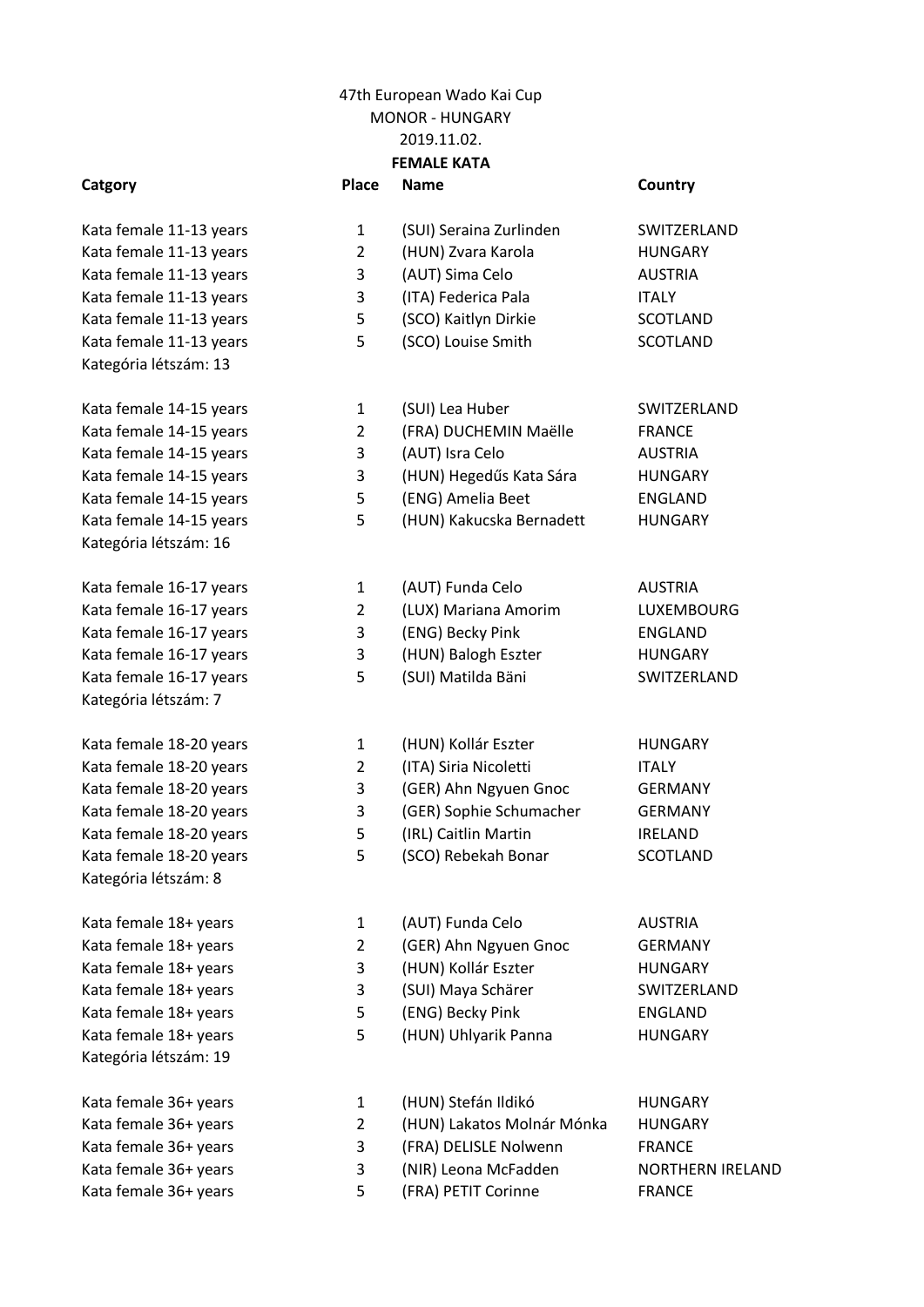| Catgory<br>Kata female 36+ years<br>Kategória létszám: 6 | <b>Place</b><br>5. | <b>Name</b><br>(GRE) Argyro Skarli | Country<br><b>GREECE</b> |
|----------------------------------------------------------|--------------------|------------------------------------|--------------------------|
| Kata TEAM female 11-13 years                             | 1                  | <b>HUNGARY</b>                     | <b>HUNGARY</b>           |
| Kata TEAM female 11-13 years<br>Kategória létszám: 2     | $\overline{2}$     | <b>IRELAND</b>                     | <b>IRELAND</b>           |
| Kata TEAM female 14-15 years                             | 1                  | <b>HUNGARY</b>                     | <b>HUNGARY</b>           |
| Kata TEAM female 14-15 years                             | $\overline{2}$     | SWITZERLAND                        | SWITZERLAND              |
| Kata TEAM female 14-15 years                             | 3                  | <b>LUXEMBOURG</b>                  | <b>LUXEMBOURG</b>        |
| Kategória létszám: 3                                     |                    |                                    |                          |
| Kata TEAM female 18+ years                               | 1                  | ENGLAND                            | <b>ENGLAND</b>           |
| Kata TEAM female 18+ years                               | $\overline{2}$     | <b>ROMANIA</b>                     | <b>ROMANIA</b>           |
| Kata TEAM female 18+ years                               | 3                  | <b>HUNGARY</b>                     | <b>HUNGARY</b>           |
| Kategória létszám: 3                                     |                    |                                    |                          |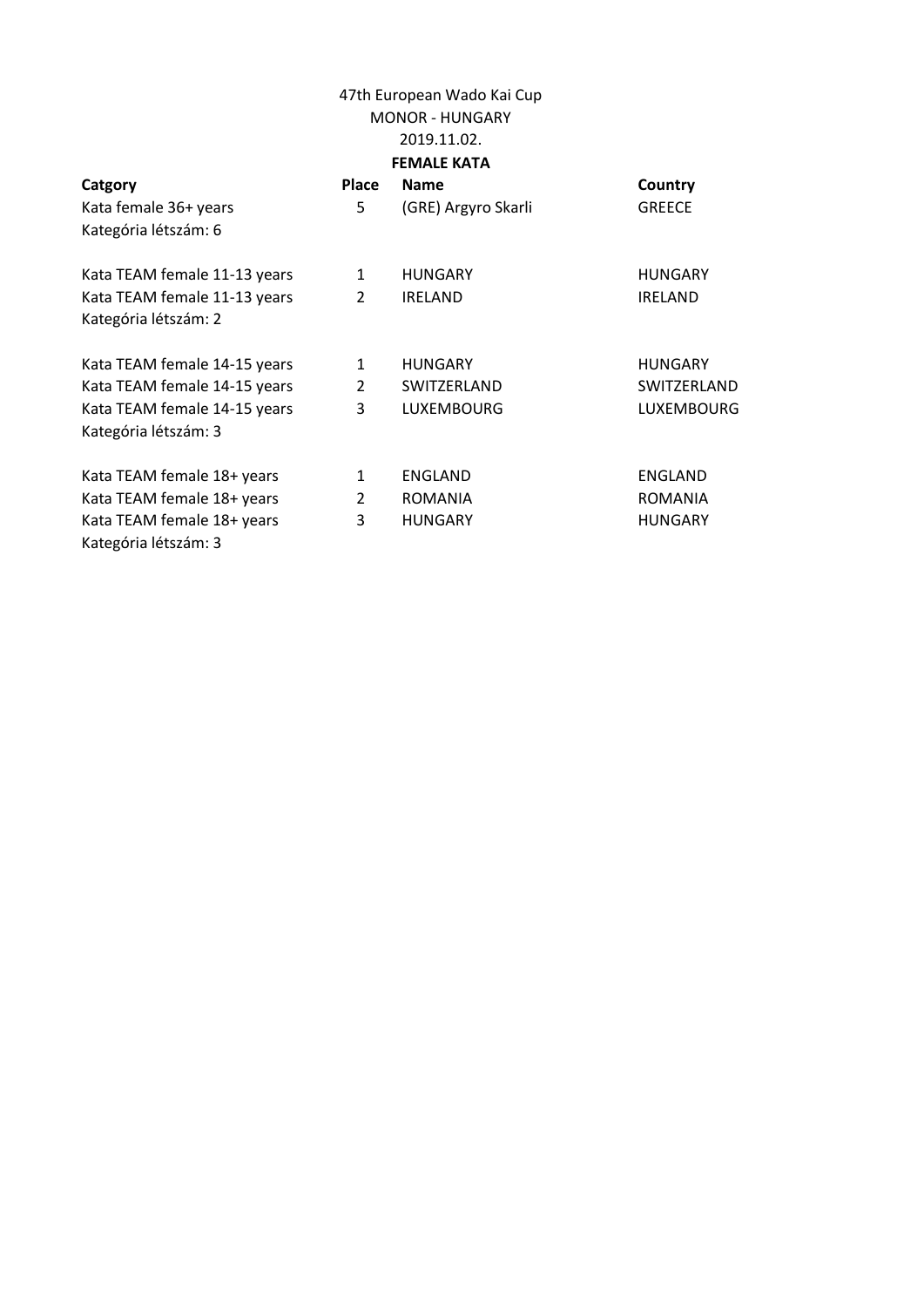Kumite male 14-15 years -63kg Kumite male 14-15 years -63kg 2 (HUN) Egei Ákos HUNGARY Kumite male 14-15 years -63kg 3 (HUN) Klekner Máté HUNGARY Kumite male 14-15 years -63kg and SCOO Joshua Harvey SCOTLAND

|                               |                | 2013.11.02.                   |                 |
|-------------------------------|----------------|-------------------------------|-----------------|
|                               |                | <b>MALE KUMITE</b>            |                 |
| Catgory                       | Place          | <b>Name</b>                   | Country         |
| Kumite male 11-13 years -40kg | $\mathbf{1}$   | (HUN) Billédi Márton          | <b>HUNGARY</b>  |
| Kumite male 11-13 years -40kg | $\overline{2}$ | (GER) Luca Thierbach          | <b>GERMANY</b>  |
| Kumite male 11-13 years -40kg | 3              | (GRE) Leonidas Ntintempasvili | <b>GREECE</b>   |
| Kumite male 11-13 years -40kg | 3              | (IRL) Vlad Bunduchi           | <b>IRELAND</b>  |
| Kumite male 11-13 years -40kg | 5              | (SCO) Noah Dalziel            | <b>SCOTLAND</b> |
| Kumite male 11-13 years -40kg | 5              | (SCO) Reece Bonar             | <b>SCOTLAND</b> |
| Kategória létszám: 8          |                |                               |                 |
| Kumite male 11-13 years -50kg | $\mathbf{1}$   | (HUN) Péter Patrik            | <b>HUNGARY</b>  |
| Kumite male 11-13 years -50kg | $\overline{2}$ | (HUN) Barabás Viktor          | <b>HUNGARY</b>  |
| Kumite male 11-13 years -50kg | 3              | (IRL) Calean O'Brien          | <b>IRELAND</b>  |
| Kumite male 11-13 years -50kg | 3              | (LUX) Jordan Sibille          | LUXEMBOURG      |
| Kumite male 11-13 years -50kg | 5              | (SCO) Xavier Kerr-Bennie      | <b>SCOTLAND</b> |
| Kumite male 11-13 years -50kg | 5              | (SUI) Andre da Silva          | SWITZERLAND     |
| Kategória létszám: 12         |                |                               |                 |
| Kumite male 11-13 years +50kg | $\mathbf{1}$   | (SCO) Tom Laing               | <b>SCOTLAND</b> |
| Kumite male 11-13 years +50kg | $\overline{2}$ | (HUN) Rézműves Roland         | <b>HUNGARY</b>  |
| Kumite male 11-13 years +50kg | 3              | (BUL) Tunjai Tasim            | <b>BULGARIA</b> |
| Kumite male 11-13 years +50kg | 3              | (LUX) Gabriel Grosso          | LUXEMBOURG      |
| Kumite male 11-13 years +50kg | 5              | (HUN) Lisal Dávid             | <b>HUNGARY</b>  |
| Kumite male 11-13 years +50kg | 5              | (HUN) Lytwyn Dominik          | <b>HUNGARY</b>  |
| Kategória létszám: 6          |                |                               |                 |
| Kumite male 14-15 years -52kg | $\mathbf{1}$   | (GER) Narvik Stamer           | <b>GERMANY</b>  |
| Kumite male 14-15 years -52kg | $\overline{2}$ | (ENG) Nathan Kay              | <b>ENGLAND</b>  |
| Kumite male 14-15 years -52kg | 3              | (ITA) Andrea Brunco           | <b>ITALY</b>    |
| Kumite male 14-15 years -52kg | 3              | (SUI) Gian Andrin Lüthi       | SWITZERLAND     |
| Kumite male 14-15 years -52kg | 5              | (GRE) Dimitrios Fragkoulidis  | <b>GREECE</b>   |
| Kumite male 14-15 years -52kg | 5              | (ITA) Mattia Pasquini         | <b>ITALY</b>    |
| Kategória létszám: 7          |                |                               |                 |
| Kumite male 14-15 years -57kg | 1              | (GER) Nam Mai                 | <b>GERMANY</b>  |
| Kumite male 14-15 years -57kg | $\overline{2}$ | (AZE) Abasov Rasul            | AZERBAIJZAN     |
| Kumite male 14-15 years -57kg | 3              | (ITA) Samuele Catania         | <b>ITALY</b>    |
| Kumite male 14-15 years -57kg | 3              | (LUX) David Grosso            | LUXEMBOURG      |
| Kumite male 14-15 years -57kg | 5              | (HUN) Berthóty Balázs         | <b>HUNGARY</b>  |
| Kumite male 14-15 years -57kg | 5              | (LUX) Sebastien Terlica       | LUXEMBOURG      |
| Kategória létszám: 7          |                |                               |                 |
| Kumite male 14-15 years -63kg | 1              | (AZE) Mammadov Musa           | AZERBAIJZAN     |

- 
- 
-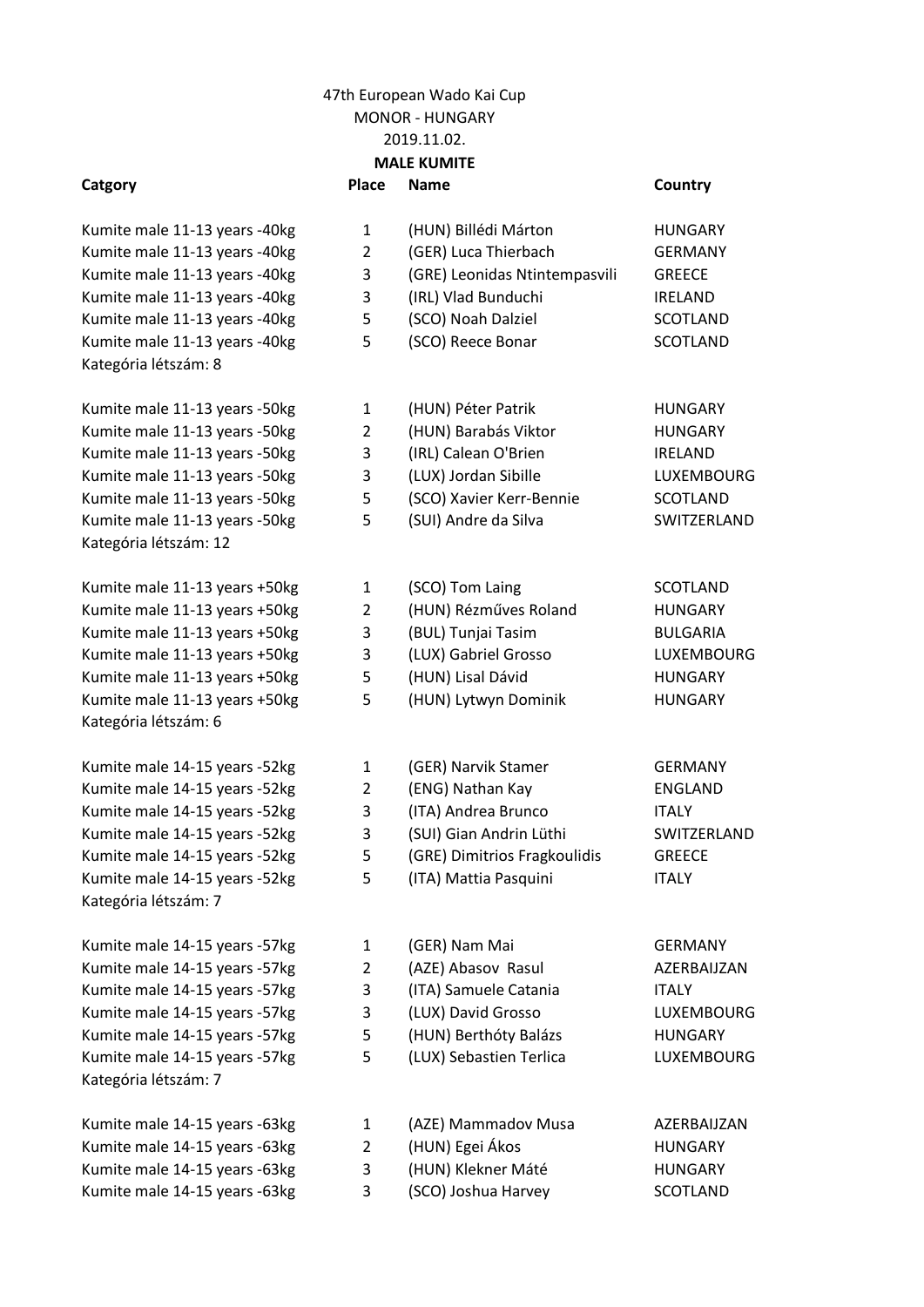## 47th European Wado Kai Cup

MONOR - HUNGARY

2019.11.02.

### **MALE KUMITE**

Kumite male 16-17 years +76kg 1 Kumite male 16-17 years +76kg 2 Kumite male 16-17 years +76kg 3 Kumite male 16-17 years +76kg 3 Kumite male 16-17 years +76kg 5 (HUN) Mogyorósi Bálint HUNGARY Kategória létszám: 5

Kumite male 18-20 years -68kg 1 (SUI) Kai Schärer 1 SWITZERLAND Kumite male 18-20 years -68kg 3 (FRA) Balendrakumar Anjanan FRANCE

| <b>MALE KUMITE</b>                                    |                |                             |                   |
|-------------------------------------------------------|----------------|-----------------------------|-------------------|
| Catgory                                               | Place          | <b>Name</b>                 | Country           |
| Kumite male 14-15 years -63kg<br>Kategória létszám: 5 | 5              | (HUN) Harangozó Zsombor     | <b>HUNGARY</b>    |
| Kumite male 14-15 years +63kg                         | $\mathbf{1}$   | (GER) Pascal Deutsch        | <b>GERMANY</b>    |
| Kumite male 14-15 years +63kg                         | $\overline{2}$ | (SUI) Adrian Pfaffeneder    | SWITZERLAND       |
| Kumite male 14-15 years +63kg                         | 3              | (LUX) Mahmoud Almalh        | <b>LUXEMBOURG</b> |
| Kumite male 14-15 years +63kg                         | 3              | (SCO) Eddie McStay          | <b>SCOTLAND</b>   |
| Kumite male 14-15 years +63kg                         | 5              | (HUN) Faragó Csanád         | <b>HUNGARY</b>    |
| Kumite male 14-15 years +63kg<br>Kategória létszám: 9 | 5              | (HUN) Keserű Gergely Márton | <b>HUNGARY</b>    |
| Kumite male 16-17 years -61kg                         | $\mathbf{1}$   | (SUI) Barnabas Baranyi      | SWITZERLAND       |
| Kumite male 16-17 years -61kg                         | $\overline{2}$ | (HUN) Biró Boldizsár        | <b>HUNGARY</b>    |
| Kumite male 16-17 years -61kg                         | 3              | (LUX) David Schmit          | <b>LUXEMBOURG</b> |
| Kumite male 16-17 years -61kg                         | 3              | (LUX) Pepe Massaro          | <b>LUXEMBOURG</b> |
| Kumite male 16-17 years -61kg                         | 5              | (HUN) Jakó Attila           | <b>HUNGARY</b>    |
| Kumite male 16-17 years -61kg                         | 5              | (SUI) Kevin Gyr             | SWITZERLAND       |
| Kategória létszám: 11                                 |                |                             |                   |
| Kumite male 16-17 years -68kg                         | $\mathbf{1}$   | (SUI) Tim Scheuer           | SWITZERLAND       |
| Kumite male 16-17 years -68kg                         | $\overline{2}$ | (AZE) Dadashov Abbas        | AZERBAIJZAN       |
| Kumite male 16-17 years -68kg                         | 3              | (AZE) Babayev Kanan         | AZERBAIJZAN       |
| Kumite male 16-17 years -68kg                         | 3              | (LUX) Tevin Martins         | <b>LUXEMBOURG</b> |
| Kumite male 16-17 years -68kg                         | 5              | (GER) Anton Kolb            | <b>GERMANY</b>    |
| Kumite male 16-17 years -68kg                         | 5              | (GER) Sebastian Weidelt     | <b>GERMANY</b>    |
| Kategória létszám: 11                                 |                |                             |                   |
| Kumite male 16-17 years -76kg                         | $\mathbf{1}$   | (AZE) Aghayev Farid         | AZERBAIJZAN       |
| Kumite male 16-17 years -76kg                         | $\overline{2}$ | (AZE) Guliyev Adil          | AZERBAIJZAN       |
| Kumite male 16-17 years -76kg                         | 3              | (FRA) RENAUD Angy           | <b>FRANCE</b>     |
| Kumite male 16-17 years -76kg                         | 3              | (LUX) Hassan Zein Alabedin  | LUXEMBOURG        |
| Kumite male 16-17 years -76kg                         | 5              | (ITA) De Santis Diego       | <b>ITALY</b>      |
| Kumite male 16-17 years -76kg                         | 5              | (LUX) Couchant Logan        | LUXEMBOURG        |
| Kategória létszám: 7                                  |                |                             |                   |
| Kumite male 16-17 years +76kg                         | $\mathbf{1}$   | (SCO) Steven Millar         | <b>SCOTLAND</b>   |
| Kumite male 16-17 years +76kg                         | 2              | (HUN) Lucza Gergely         | <b>HUNGARY</b>    |
| Kumite male 16-17 years +76kg                         | 3              | (IRL) Michael Cecheljuz     | <b>IRELAND</b>    |
| Kumite male 16-17 years +76kg                         | 3              | (SUI) Niklas Barth          | SWITZERLAND       |

Kumite male 18-20 years -68kg 2 (AZE) Aliyev Nuri AZERBAIJZAN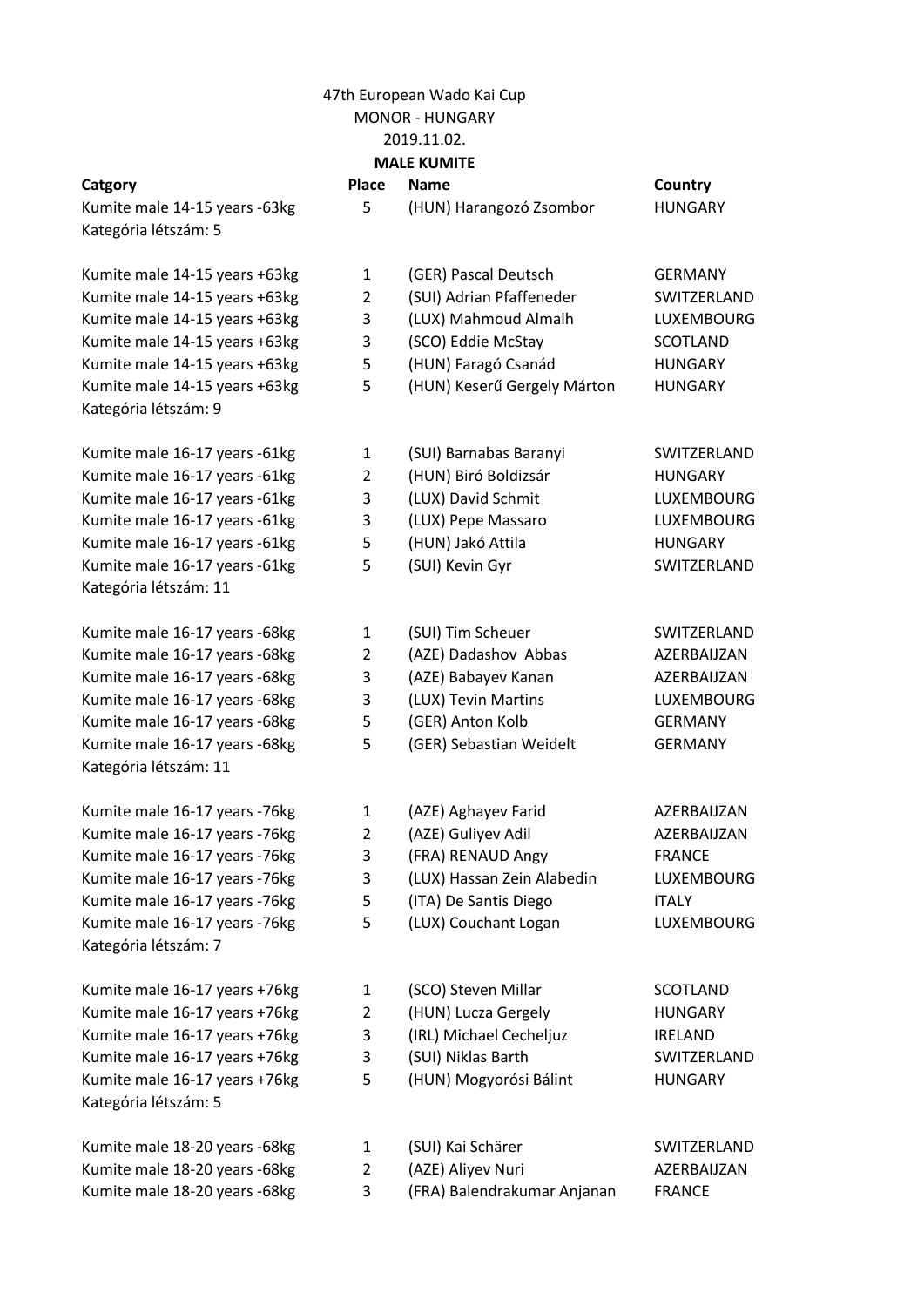### 2019.11.02.

Kumite male 18+ years +84kg Kumite male 18+ years +84kg Kumite male 18+ years +84kg 3 (FRA) STEILER Pierre FRANCE

|                               |                | ZUIJ.II.UZ.                  |                |
|-------------------------------|----------------|------------------------------|----------------|
|                               |                | <b>MALE KUMITE</b>           |                |
| Catgory                       | Place          | <b>Name</b>                  | Country        |
| Kumite male 18-20 years -68kg | 3              | (ROU) Girleanu Alexandru     | <b>ROMANIA</b> |
| Kumite male 18-20 years -68kg | 5              | (ENG) Mitchell Bradley       | <b>ENGLAND</b> |
| Kumite male 18-20 years -68kg | 5              | (LUX) Angelo Cinardo         | LUXEMBOURG     |
| Kategória létszám: 7          |                |                              |                |
| Kumite male 18-20 years +78kg | 1              | (FRA) JUVET Nathan           | <b>FRANCE</b>  |
| Kumite male 18-20 years +78kg | $\overline{2}$ | (ROU) ZAFIRIS FLAVIUS        | ROMANIA        |
| Kumite male 18-20 years +78kg | 3              | (ITA) Luca Bandieri          | <b>ITALY</b>   |
| Kumite male 18-20 years +78kg | 3              | (ROU) MANEA DARIUS           | <b>ROMANIA</b> |
| Kumite male 18-20 years +78kg | 5              | (ROU) PESTE VLAD             | <b>ROMANIA</b> |
| Kategória létszám: 9          |                |                              |                |
|                               |                |                              |                |
| Kumite male 18+ years -60kg   | 1              | (FRA) Balendrakumar Anujan   | <b>FRANCE</b>  |
| Kumite male 18+ years -60kg   | 2              | (FRA) Balendrakumar Anjanan  | <b>FRANCE</b>  |
| Kumite male 18+ years -60kg   | 3              | (SUI) Luca Rohner            | SWITZERLAND    |
| Kumite male 18+ years -60kg   | 4              | (GRE) Diogenis Kypselidis    | <b>GREECE</b>  |
| Kategória létszám: 4          |                |                              |                |
| Kumite male 18+ years -67kg   | 1              | (FRA) IHADJADENE Ilyes       | <b>FRANCE</b>  |
| Kumite male 18+ years -67kg   | $\overline{2}$ | (FRA) OUISSA Iliess          | <b>FRANCE</b>  |
| Kumite male 18+ years -67kg   | 3              | (ROU) Burtan Sorin Alexandru | <b>ROMANIA</b> |
| Kumite male 18+ years -67kg   | 3              | (SUI) Kai Schärer            | SWITZERLAND    |
| Kumite male 18+ years -67kg   | 5              | (ITA) Diego Del Proposto     | <b>ITALY</b>   |
| Kumite male 18+ years -67kg   | 5              | (ITA) Fabrizio Ascone        | <b>ITALY</b>   |
| Kategória létszám: 8          |                |                              |                |
| Kumite male 18+ years -75kg   | 1              | (FRA) HOCH Romain            | <b>FRANCE</b>  |
| Kumite male 18+ years -75kg   | $\overline{2}$ | (ROU) DAMIAN MARIO           | <b>ROMANIA</b> |
| Kumite male 18+ years -75kg   | 3              | (GER) Robin Jolitz           | <b>GERMANY</b> |
| Kumite male 18+ years -75kg   | 3              | (ROU) TODIRAS RADU           | <b>ROMANIA</b> |
| Kumite male 18+ years -75kg   | 5              | (AUT) Philipp Vidovic        | <b>AUSTRIA</b> |
| Kumite male 18+ years -75kg   | 5              | (ITA) Giuseppe Menolascina   | <b>ITALY</b>   |
| Kategória létszám: 10         |                |                              |                |
| Kumite male 18+ years -84kg   | 1              | (FRA) LY Moussa              | <b>FRANCE</b>  |
| Kumite male 18+ years -84kg   | 2              | (ROU) FODAY ANDREI           | <b>ROMANIA</b> |
| Kumite male 18+ years -84kg   | 3              | (IRL) Neil Harte             | <b>IRELAND</b> |
| Kumite male 18+ years -84kg   | 3              | (ROU) MANEA DARIUS           | ROMANIA        |
| Kumite male 18+ years -84kg   | 5              | (GER) Florian Misera         | <b>GERMANY</b> |
| Kumite male 18+ years -84kg   | 5              | (ITA) Leonardo Inglese       | <b>ITALY</b>   |
| Kategória létszám: 7          |                |                              |                |
| Kumite male 18+ years +84kg   | 1              | (FRA) BAGAYOKO Adama         | <b>FRANCE</b>  |
| Kumite male 18+ vears +84kg   | 2              | (GER) Marvin Mauer           | <b>GERMANY</b> |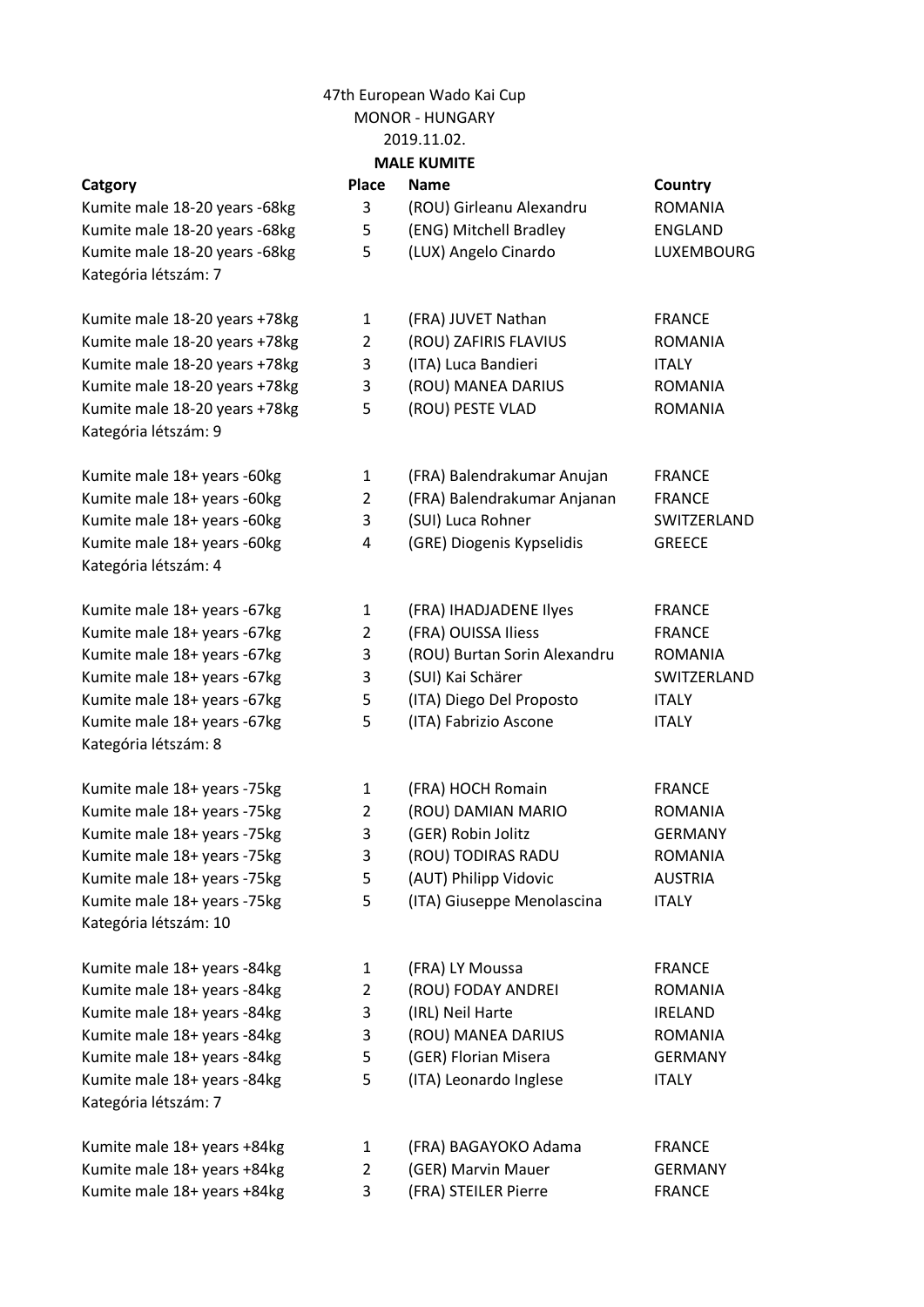## 2019.11.02.

| ٠ |
|---|
|---|

Kumite TEAM male 18+ years # Kumite TEAM male  $18+$  years # Kumite TEAM male 18+ years # Kumite TEAM male 18+ years # 3 ITALY ITALY Kategória létszám: 4

| <b>MALE KUMITE</b>           |                |                   |                   |  |  |  |  |
|------------------------------|----------------|-------------------|-------------------|--|--|--|--|
| Catgory                      | <b>Place</b>   | <b>Name</b>       | Country           |  |  |  |  |
| Kumite male 18+ years +84kg  | 3              | (ROU) RADU MIHAI  | <b>ROMANIA</b>    |  |  |  |  |
| Kumite male 18+ years +84kg  | 5              | (IRL) Eamonn Yore | <b>IRELAND</b>    |  |  |  |  |
| Kumite male 18+ years +84kg  | 5              | (ROU) RADU BOGDAN | <b>ROMANIA</b>    |  |  |  |  |
| Kategória létszám: 8         |                |                   |                   |  |  |  |  |
| Kumite TEAM male 18- years   | 1              | AZERBAIJAN        | AZERBAIJZAN       |  |  |  |  |
| Kumite TEAM male 18- years   | $\overline{2}$ | <b>GERMANY</b>    | <b>GERMANY</b>    |  |  |  |  |
| Kumite TEAM male 18- years   | 3              | <b>LUXEMBOURG</b> | <b>LUXEMBOURG</b> |  |  |  |  |
| Kumite TEAM male 18- years   | 3              | SWITZERLAND       | SWITZERLAND       |  |  |  |  |
| Kumite TEAM male 18- years   | 5              | <b>HUNGARY</b>    | <b>HUNGARY</b>    |  |  |  |  |
| Kumite TEAM male 18- years   | 5              | <b>SCOTLAND</b>   | <b>SCOTLAND</b>   |  |  |  |  |
| Kategória létszám: 7         |                |                   |                   |  |  |  |  |
| Kumite TEAM male 18+ years # | 1              | <b>FRANCE</b>     | <b>FRANCE</b>     |  |  |  |  |
| Kumite TEAM male 18+ years # | $\overline{2}$ | <b>ROMANIA</b>    | <b>ROMANIA</b>    |  |  |  |  |
| Kumite TEAM male 18+ years # | 3              | <b>IRELAND</b>    | <b>IRELAND</b>    |  |  |  |  |
|                              |                |                   |                   |  |  |  |  |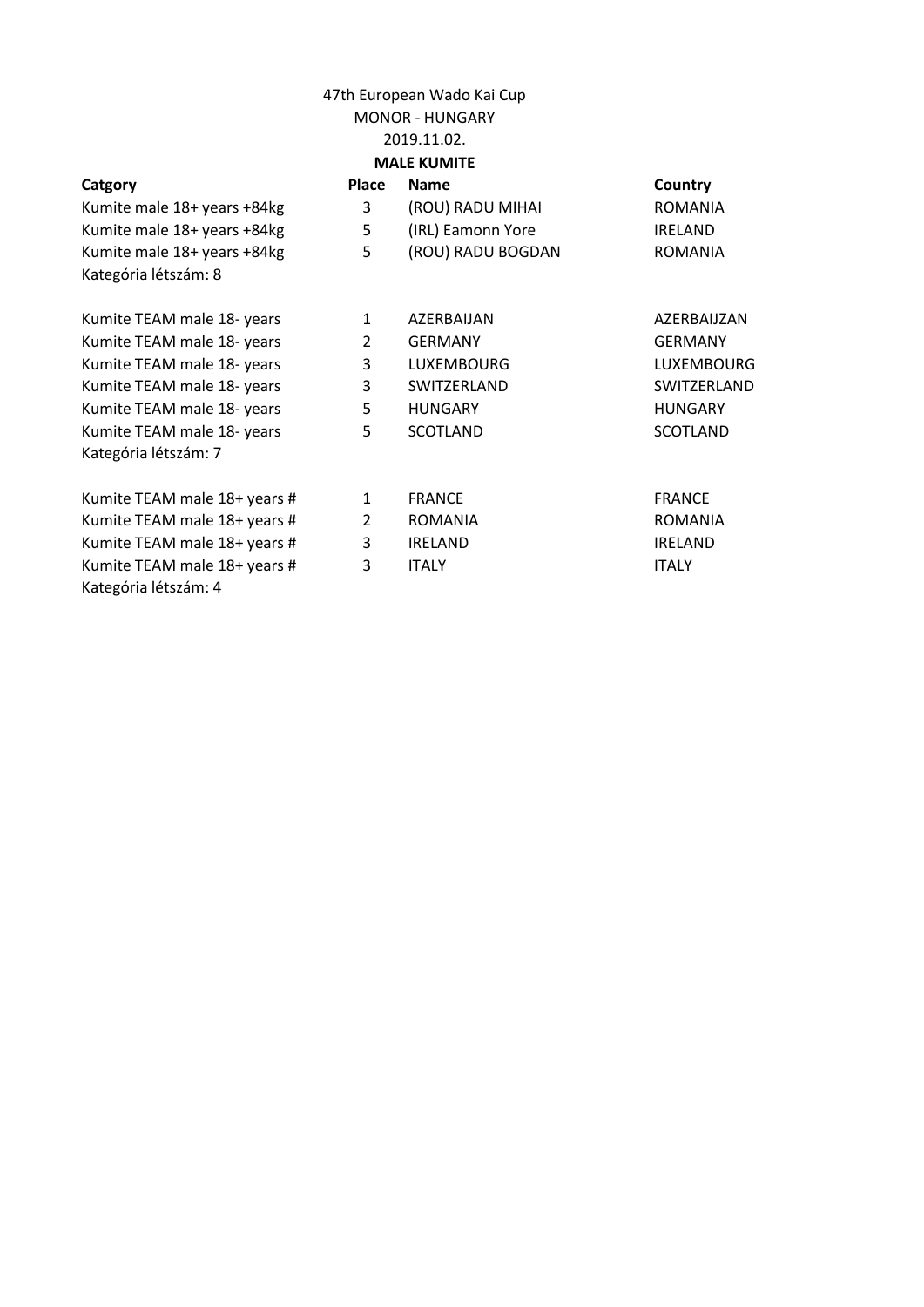## 47th European Wado Kai Cup 2019.11.02. **FEMALE KUMITE** MONOR - HUNGARY

- Kumite female 11-13 years -40kg Kumite female 11-13 years -40kg Kumite female 11-13 years -40kg Kumite female 11-13 years -40kg Kumite female 11-13 years -40kg Kategória létszám: 5
- Kumite female 11-13 years -50kg Kumite female 11-13 years -50kg Kumite female 11-13 years -50kg Kumite female 11-13 years -50kg Kumite female 11-13 years -50kg Kumite female 11-13 years -50kg Kategória létszám: 8

Kumite female 16-17 years -53kg Kumite female 16-17 years -53kg Kumite female 16-17 years -53kg Kategória létszám: 4

| Catgory                         | <b>Place</b>   | <b>Name</b>               | Country         |
|---------------------------------|----------------|---------------------------|-----------------|
| Kumite female 11-13 years -40kg | $\mathbf{1}$   | (GER) Jacqueline Meinert  | <b>GERMANY</b>  |
| Kumite female 11-13 years -40kg | $\overline{2}$ | (HUN) Surman Regina       | <b>HUNGARY</b>  |
| Kumite female 11-13 years -40kg | 3              | (IRL) Naoise Smyth        | <b>IRELAND</b>  |
| Kumite female 11-13 years -40kg | 3              | (ITA) Federica Pala       | <b>ITALY</b>    |
| Kumite female 11-13 years -40kg | 5              | (HUN) Meszlényi Blanka    | <b>HUNGARY</b>  |
| Kategória létszám: 5            |                |                           |                 |
| Kumite female 11-13 years -50kg | $\mathbf{1}$   | (SUI) Tamara Satzinger    | SWITZERLAND     |
| Kumite female 11-13 years -50kg | $\overline{2}$ | (GER) Vanessa Lorenz      | <b>GERMANY</b>  |
| Kumite female 11-13 years -50kg | 3              | (HUN) Filip Kitti         | <b>HUNGARY</b>  |
| Kumite female 11-13 years -50kg | 3              | (SCO) Kaitlyn Dirkie      | <b>SCOTLAND</b> |
| Kumite female 11-13 years -50kg | 5              | (HUN) Kunya Panka Virág   | <b>HUNGARY</b>  |
| Kumite female 11-13 years -50kg | 5              | (HUN) Tarr Kamilla        | <b>HUNGARY</b>  |
| Kategória létszám: 8            |                |                           |                 |
| Kumite female 11-13 years +50kg | $\mathbf{1}$   | (IRL) Sadhbh O'Brien      | <b>IRELAND</b>  |
| Kumite female 11-13 years +50kg | $\overline{2}$ | (IRL) Marsi Uwame         | <b>IRELAND</b>  |
| Kumite female 11-13 years +50kg | 3              | (GER) Hannah Langhammer   | <b>GERMANY</b>  |
| Kumite female 11-13 years +50kg | 3              | (HUN) Tamási Zsófia       | <b>HUNGARY</b>  |
| Kumite female 11-13 years +50kg | 5              | (HUN) Riczu Boglárka      | <b>HUNGARY</b>  |
| Kumite female 11-13 years +50kg | 5              | (SCO) Maddison Boyd       | <b>SCOTLAND</b> |
| Kategória létszám: 10           |                |                           |                 |
| Kumite female 14-15 years -54kg | $\mathbf{1}$   | (GRE) Eleftheria Markakou | <b>GREECE</b>   |
| Kumite female 14-15 years -54kg | $\overline{2}$ | (LUX) Loredana Mirizzi    | LUXEMBOURG      |
| Kumite female 14-15 years -54kg | 3              | (SUI) Lea Huber           | SWITZERLAND     |
| Kumite female 14-15 years -54kg | 3              | (SUI) Leana Häberli       | SWITZERLAND     |
| Kumite female 14-15 years -54kg | 5              | (LUX) Anyssa Martins      | LUXEMBOURG      |
| Kumite female 14-15 years -54kg | 5              | (LUX) Elina Sabotic       | LUXEMBOURG      |
| Kategória létszám: 13           |                |                           |                 |
| Kumite female 14-15 years +54kg | 1              | (SUI) Anna Barth          | SWITZERLAND     |
| Kumite female 14-15 years +54kg | $\overline{2}$ | (SUI) Keara Thomaidis     | SWITZERLAND     |
| Kumite female 14-15 years +54kg | 3              | (LUX) Leoni Alibasic      | LUXEMBOURG      |
| Kumite female 14-15 years +54kg | 3              | (SCO) Zsa Zsa Kerr-Bennie | <b>SCOTLAND</b> |
| Kumite female 14-15 years +54kg | 5              | (GRE) Marianna Pavlaki    | <b>GREECE</b>   |
| Kumite female 14-15 years +54kg | 5              | (HUN) Hegedűs Kata Sára   | <b>HUNGARY</b>  |
| Kategória létszám: 10           |                |                           |                 |
| Kumite female 16-17 years -53kg | 1              | (GER) Pauline Sattler     | <b>GERMANY</b>  |
| Kumite female 16-17 years -53kg | $\overline{2}$ | (HUN) Pintye Anasztázia   | <b>HUNGARY</b>  |
| Kumite female 16-17 years -53kg | 3              | (HUN) Márk Anna Ajándék   | <b>HUNGARY</b>  |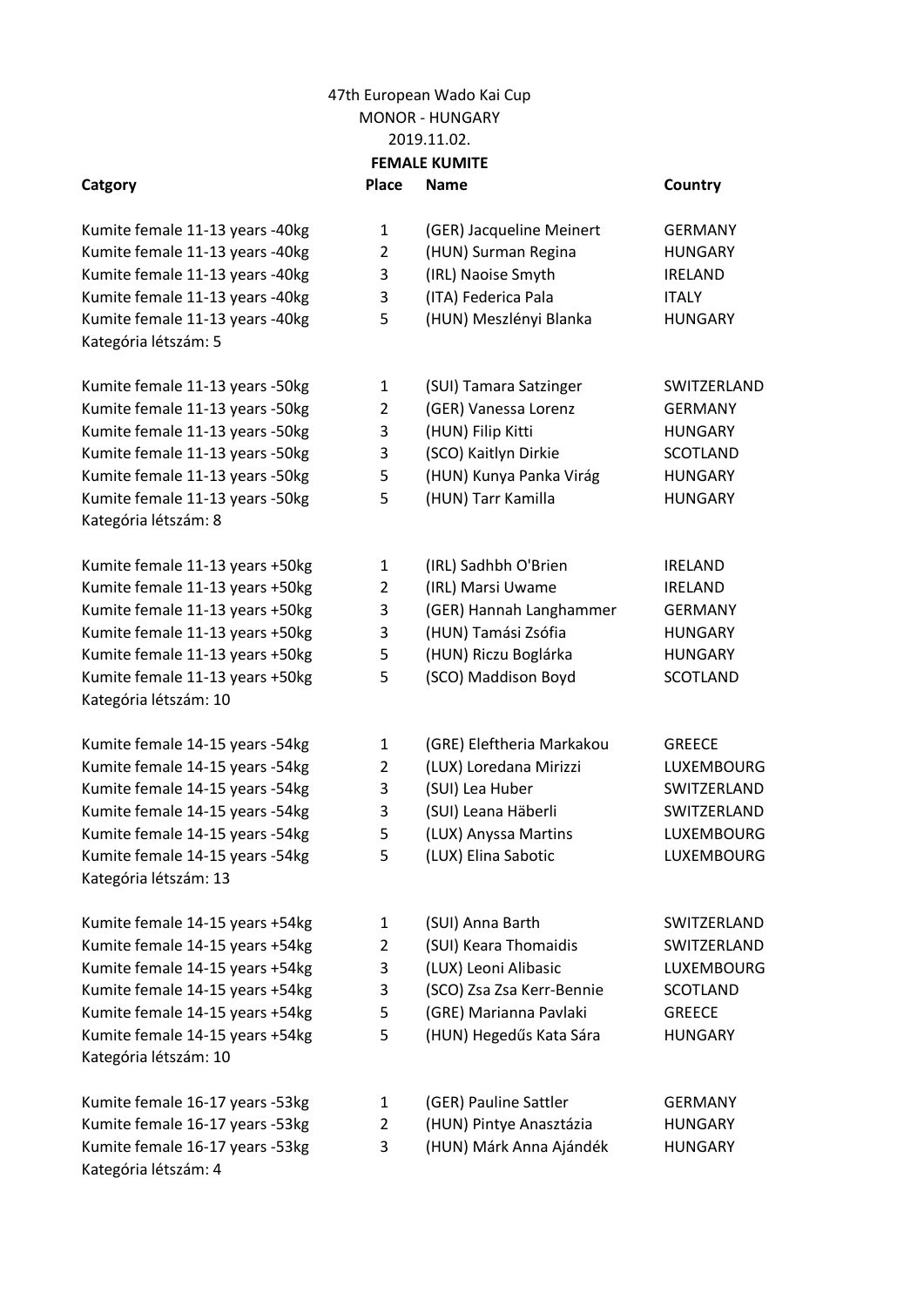| <b>FEMALE KUMITE</b>            |                |                          |                 |  |  |  |  |
|---------------------------------|----------------|--------------------------|-----------------|--|--|--|--|
| Catgory                         | <b>Place</b>   | <b>Name</b>              | Country         |  |  |  |  |
| Kumite female 16-17 years +59kg | $\mathbf{1}$   | (GER) Jasmin Leiner      | <b>GERMANY</b>  |  |  |  |  |
| Kumite female 16-17 years +59kg | $\overline{2}$ | (HUN) Pokornyi Villő     | <b>HUNGARY</b>  |  |  |  |  |
| Kumite female 16-17 years +59kg | 3              | (GER) Anna-Lena Krakau   | <b>GERMANY</b>  |  |  |  |  |
| Kumite female 16-17 years +59kg | 3              | (SUI) Matilda Bäni       | SWITZERLAND     |  |  |  |  |
| Kumite female 16-17 years +59kg | 5              | (HUN) Jakab Kata         | <b>HUNGARY</b>  |  |  |  |  |
| Kumite female 16-17 years +59kg | 5              | (LUX) Lindsey Dos Santos | LUXEMBOURG      |  |  |  |  |
| Kategória létszám: 7            |                |                          |                 |  |  |  |  |
| Kumite female 18-20 years -53kg | $\mathbf{1}$   | (ITA) Siria Nicoletti    | <b>ITALY</b>    |  |  |  |  |
| Kumite female 18-20 years -53kg | 2              | (HUN) Karácsony Vanda    | <b>HUNGARY</b>  |  |  |  |  |
| Kumite female 18-20 years -53kg | 3              | (HUN) Szakmáry Réka      | <b>HUNGARY</b>  |  |  |  |  |
| Kumite female 18-20 years -53kg | 3              | (ROU) VLAD SARA          | <b>ROMANIA</b>  |  |  |  |  |
| Kumite female 18-20 years -53kg | 5              | (ROU) LUICEANU ANA       | <b>ROMANIA</b>  |  |  |  |  |
| Kumite female 18-20 years -53kg | 5              | (SCO) Rebekah Bonar      | <b>SCOTLAND</b> |  |  |  |  |
| Kategória létszám: 6            |                |                          |                 |  |  |  |  |
| Kumite female 18-20 years -60kg | $\mathbf{1}$   | (SUI) Silvia Hirt        | SWITZERLAND     |  |  |  |  |
| Kumite female 18-20 years -60kg | 2              | (GER) Gina-Marie Mauer   | <b>GERMANY</b>  |  |  |  |  |
| Kumite female 18-20 years -60kg | 3              | (FRA) COLOMBAT Candice   | <b>FRANCE</b>   |  |  |  |  |
| Kumite female 18-20 years -60kg | 3              | (HUN) Kádár Ramóna       | <b>HUNGARY</b>  |  |  |  |  |
| Kumite female 18-20 years -60kg | 5              | (HUN) Bokori Kata        | <b>HUNGARY</b>  |  |  |  |  |
| Kumite female 18-20 years -60kg | 5              | (ITA) Federica Di Bello  | <b>ITALY</b>    |  |  |  |  |
| Kategória létszám: 7            |                |                          |                 |  |  |  |  |
| Kumite female 18-20 years +60kg | 1              | (SUI) Anna Hirt          | SWITZERLAND     |  |  |  |  |
| Kumite female 18-20 years +60kg | 2              | (GER) Selina Stamer      | <b>GERMANY</b>  |  |  |  |  |
| Kumite female 18-20 years +60kg | 3              | (FRA) MARTIN Lucie       | <b>FRANCE</b>   |  |  |  |  |
| Kumite female 18-20 years +60kg | 3              | (HUN) Horváth Nóra Virág | <b>HUNGARY</b>  |  |  |  |  |
| Kumite female 18-20 years +60kg | 5              | (HUN) Lucza Bernadett    | <b>HUNGARY</b>  |  |  |  |  |
| Kumite female 18-20 years +60kg | 5              | (IRL) Caitlin Martin     | <b>IRELAND</b>  |  |  |  |  |
| Kategória létszám: 6            |                |                          |                 |  |  |  |  |
| Kumite female 18+ years -55kg   | 1              | (SUI) Maya Schärer       | SWITZERLAND     |  |  |  |  |
| Kumite female 18+ years -55kg   | $\overline{2}$ | (HUN) Kádár Ramóna       | <b>HUNGARY</b>  |  |  |  |  |
| Kumite female 18+ years -55kg   | 3              | (ITA) Ginevra Cavalieri  | <b>ITALY</b>    |  |  |  |  |
| Kumite female 18+ years -55kg   | 3              | (ROU) STANCIU MIHAELA    | <b>ROMANIA</b>  |  |  |  |  |
| Kumite female 18+ years -55kg   | 5              | (HUN) Karácsony Vanda    | <b>HUNGARY</b>  |  |  |  |  |
| Kumite female 18+ years -55kg   | 5              | (ITA) Desiree Santarelli | <b>ITALY</b>    |  |  |  |  |
| Kategória létszám: 6            |                |                          |                 |  |  |  |  |
| Kumite female 18+ years -61kg   | 1              | (SUI) Silvia Hirt        | SWITZERLAND     |  |  |  |  |
| Kumite female 18+ years -61kg   | 2              | (GER) Gina-Marie Mauer   | <b>GERMANY</b>  |  |  |  |  |
| Kumite female 18+ years -61kg   | 3              | (FRA) COLOMBAT Candice   | <b>FRANCE</b>   |  |  |  |  |
| Kumite female 18+ years -61kg   | 3              | (HUN) Bokori Kata        | <b>HUNGARY</b>  |  |  |  |  |

Kumite female 18+ years -61kg Kumite female 18+ years -61kg Kumite female 18+ years -61kg Kumite female 18+ years -61kg Kumite female 18+ years -61kg 5 (AUT) Amila Gojak AUSTRIA